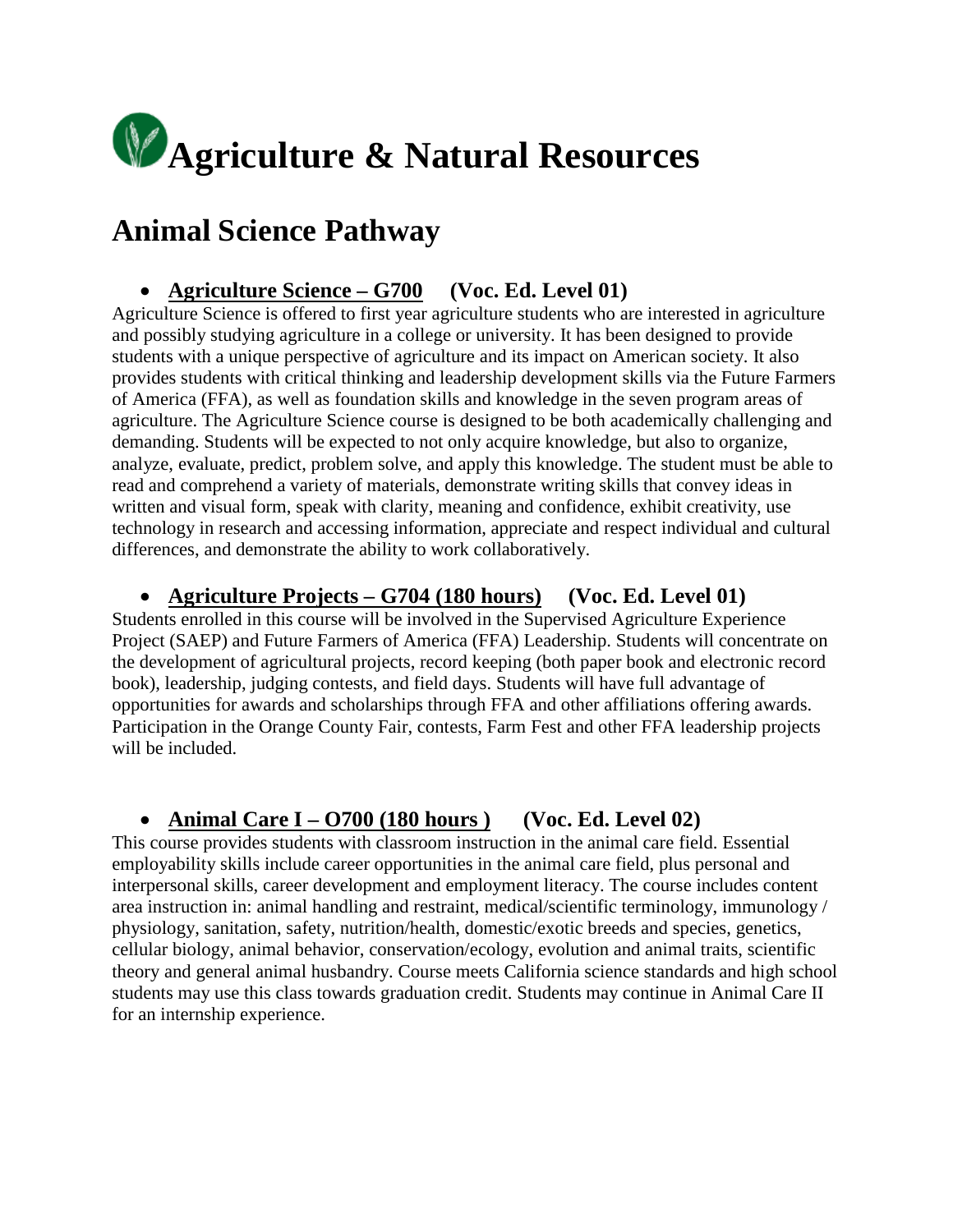## • **Agriculture Biology – G705 (Voc. Ed. Level 02)**

Agriculture Science is offered to first year agriculture students who are interested in agriculture and possibly studying agriculture in a college or university. It has been designed to provide students with a unique perspective of agriculture and its impact on American society. It also provides students with critical thinking and leadership development skills via the Future Farmers of America (FFA), as well as foundation skills and knowledge in the seven program areas of agriculture. The Agriculture Science course is designed to be both academically challenging and demanding. Students will be expected to not only acquire knowledge, but also to organize, analyze, evaluate, predict, problem solve, and apply this knowledge. The student must be able to read and comprehend a variety of materials, demonstrate writing skills that convey ideas in written and visual form, speak with clarity, meaning and confidence, exhibit creativity, use technology in research and accessing information, appreciate and respect individual and cultural differences, and demonstrate the ability to work collaboratively.

#### • **Animal Care II – O701 (180 hours ) (Voc. Ed. Level 02)**

This course combines classroom instruction and community classroom internship for those students who would like to enter or expand their skills in the animal care field. Students will select a focus area for internship training: zoo/nature center, veterinary, kennel, pet store, groomer or stable. Those students who obtain related employment are eligible for expanded CCTE hours to attain higher level proficiencies. Students will concentrate on higher level thinking skills and expand their knowledge of: ecology and conservation, animal health and safety, animal behavioral concepts and operant condition techniques. Students will learn canine CPR and first aid, practice public speaking and develop a working portfolio. Students will explore further into career choices with field trips and in-classroom speakers. Students will be required to present a research presentation on an endangered species as a final project.

#### • **Veterinary Science – G702 (180 hours ) (Voc. Ed. Level 03)**

Students will acquire an understanding of advanced animal principles. The combination of science projects, lab experience and academic research enables students to become knowledgeable in the field of veterinary science. This course prepares students for postsecondary level education, leading to careers in animal science, biology, zoology, and/or veterinary science.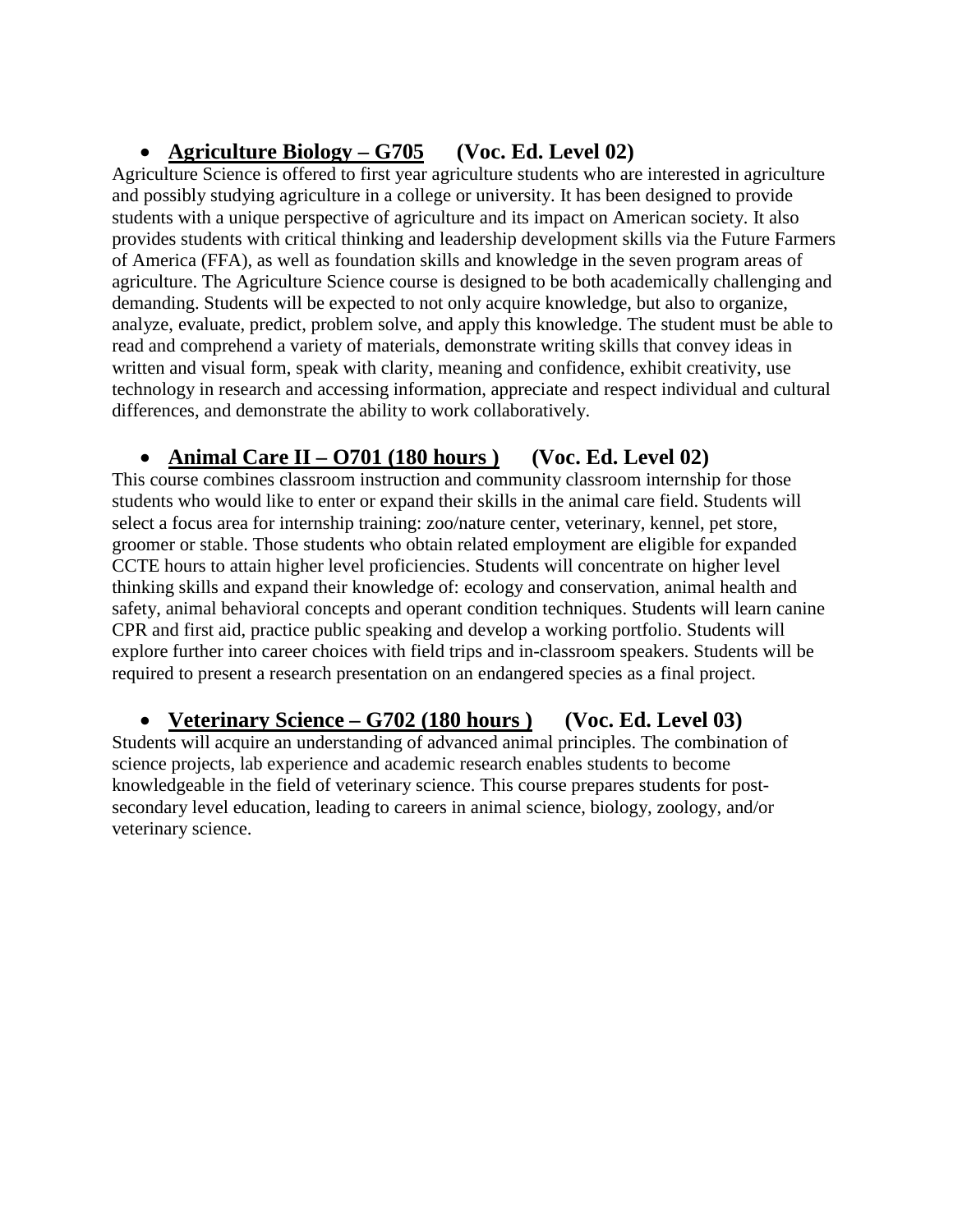

## **Ornamental Horticulture Pathway**

### • **Agriculture Science – G700 (Voc. Ed. Level 01)**

Agriculture Science is offered to first year agriculture students who are interested in agriculture and possibly studying agriculture in a college or university. It has been designed to provide students with a unique perspective of agriculture and its impact on American society. It also provides students with critical thinking and leadership development skills via the Future Farmers of America (FFA), as well as foundation skills and knowledge in the seven program areas of agriculture. The Agriculture Science course is designed to be both academically challenging and demanding. Students will be expected to not only acquire knowledge, but also to organize, analyze, evaluate, predict, problem solve, and apply this knowledge. The student must be able to read and comprehend a variety of materials, demonstrate writing skills that convey ideas in written and visual form, speak with clarity, meaning and confidence, exhibit creativity, use technology in research and accessing information, appreciate and respect individual and cultural differences, and demonstrate the ability to work collaboratively.

#### • **Art & History of Floral Design – G703 (Voc. Ed. Level 02)**

This course is designed to allow students to apply an artistic approach to floral art. The course emphasizes the necessary knowledge and skills to provide the student with a perceptual base leading to understanding artistic perception, creative expression, historical and cultural context(s); aesthetic valuing and connections, relations, applications of the visual arts. Students will derive meaning from artworks through analysis, interpretation, and judgment. Students will connect and apply what is learned in floral art to other art forms, subjects, and post-secondary education experiences.

#### • **Agriculture Biology – G705 (Voc. Ed. Level 02)**

Agriculture Science is offered to first year agriculture students who are interested in agriculture and possibly studying agriculture in a college or university. It has been designed to provide students with a unique perspective of agriculture and its impact on American society. It also provides students with critical thinking and leadership development skills via the Future Farmers of America (FFA), as well as foundation skills and knowledge in the seven program areas of agriculture. The Agriculture Science course is designed to be both academically challenging and demanding. Students will be expected to not only acquire knowledge, but also to organize, analyze, evaluate, predict, problem solve, and apply this knowledge. The student must be able to read and comprehend a variety of materials, demonstrate writing skills that convey ideas in written and visual form, speak with clarity, meaning and confidence, exhibit creativity, use technology in research and accessing information, appreciate and respect individual and cultural differences, and demonstrate the ability to work collaboratively.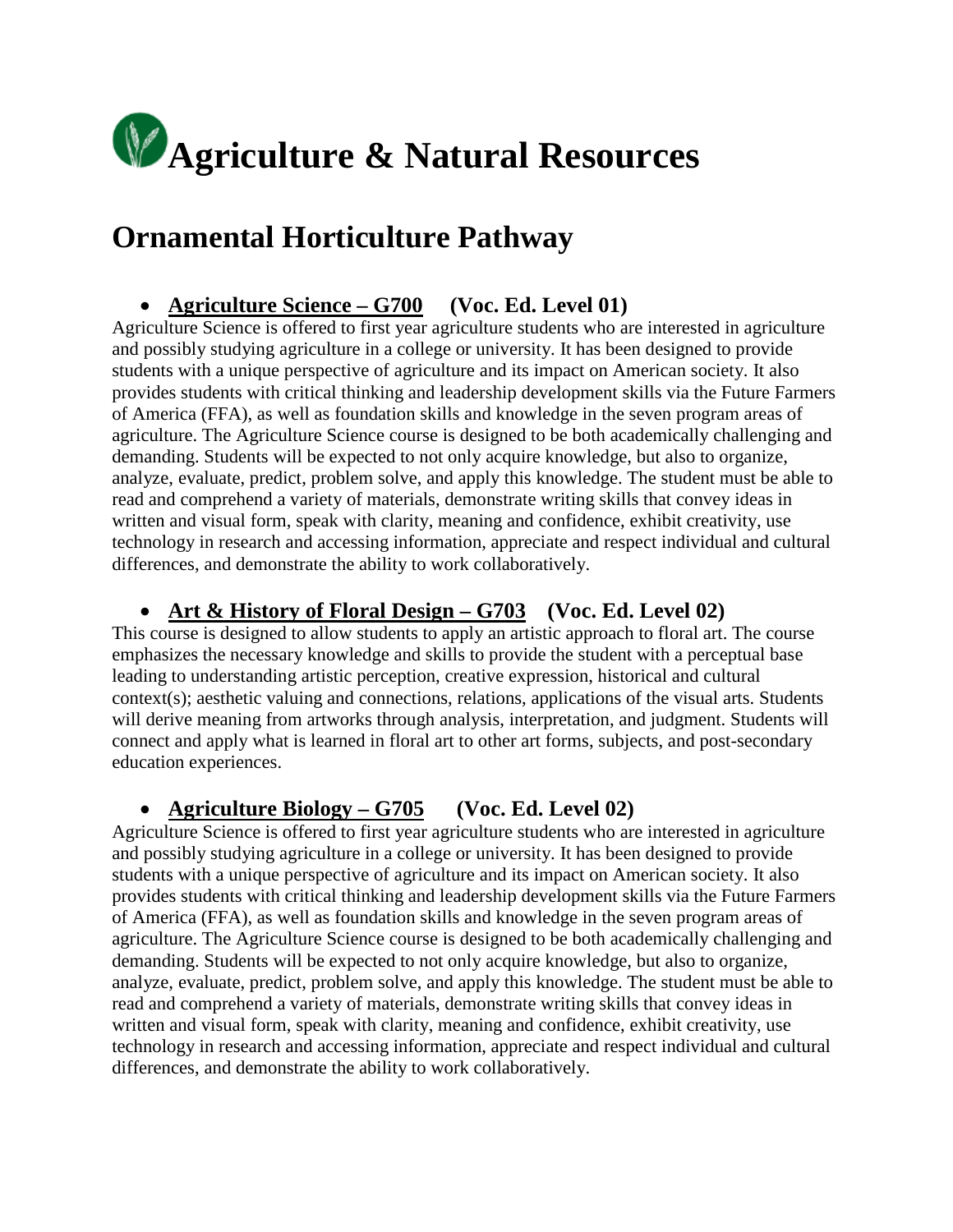

# **Graphic Design Pathway**

#### • **STEM Action Lab – O606 (Middle School) (Voc. Ed. Level 01)**

STEM Action Labs is a one year course designed to expose middle school students to a wide range of science, engineering, and technology content. The integrated units of study provide a concept driven mastery system of learning where students are engaged in hands-on projects. The course is part of the Paxton Patterson educational system.

#### • **Career Focus Arts, Media, Entertainment – O727 (Voc. Ed. Level 01)**

This course explores various careers in the Arts, Media and Entertainment Industry Sector and prepares the students for entry level jobs in the field. Students learn the requirements and opportunities for post-secondary education and develop a personal career/life plan while learning valuable foundation skills that will benefit them throughout their school and working life. Instruction includes an in-depth focus and hands-on practical experiences in the areas of Graphics & Design, Animation, Video/Media, Performing Arts and Production.

#### • **Career Plus STEM Lab – O605 (Voc. Ed. Level 01)**

Career Plus STEM Lab is a one year course designed to expose high school students to a wide range of science, engineering, and technology content. The integrated units of study provide a concept driven mastery system of learning where students are engaged in hands-on projects. The course is part of the Paxton Patterson educational system.

#### • Art of Graphic Design I – **O942** UC-f (Voc. Ed. Level 02)

This course introduces students to the art of graphic design. Students learn about the history and development of this art form, explore cultural influences and examine its role in societies from different parts of the world. Study of the aesthetics of art and graphic design will allow students to develop perception and analysis skills that they can employ to critically examine their own work and the work of others. Students will demonstrate their knowledge of the elements of art and principles of design while developing and refining their creative skills utilizing a variety of media including digital. This course is approved for UC Fine Arts credit.

#### • Art of Graphic Design II – **O952** UC-f (Voc. Ed. Level 03)

 Building on the skills learned in The Art of Graphic Design I, students will develop 2D and 3D visual communications of increasing sophistication and complexity. They will learn to critically observe their visual environment, solve design problems, and influence behavior through the use of graphic art. Through directed projects, they will explore the relationship of graphic imagery to the cultural, political, and psychological dynamics of information exchange. Students will understand, through their own research, the contributors, innovations, and breakthrough technologies that have shaped graphic art in the 20th century. Emphasis will be placed on the development of written reflections and critiques in a journal and the development of high-quality graphic art images for their portfolio and presentation.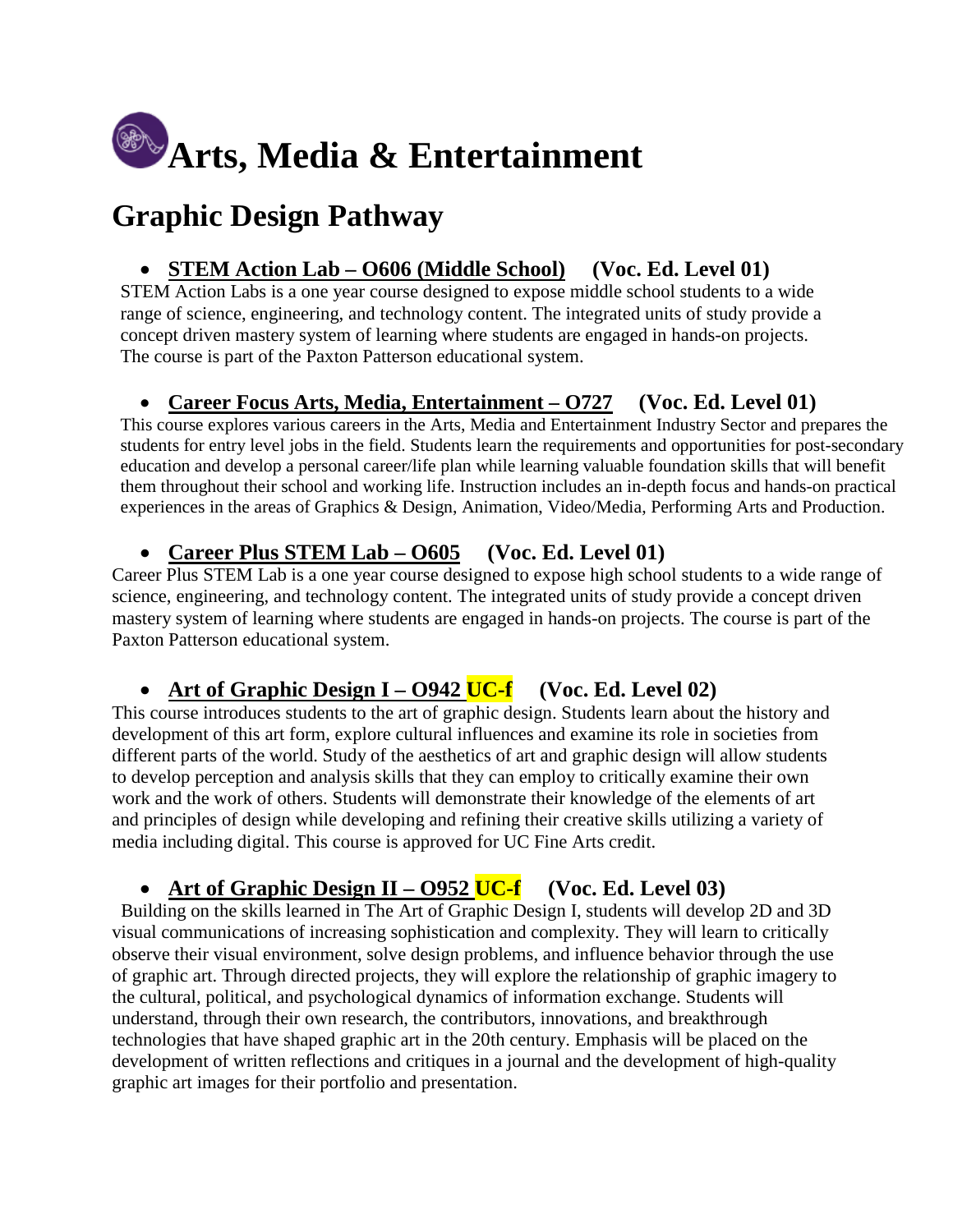## • **Professional Internship – O745 (Voc. Ed. Level 03)**

This practicum and internship course allows the students to apply academic and career readiness skills in a workplace environment. Instruction will combine standards-based classroom instruction with extended on-site industry experience. Students will learn all aspects of Professionalism, and apply 21st Century Skills of Communication, Collaboration, Critical Thinking, Creativity and Problem Solving in a real world setting. Interested students can prepare to take the WorkKeys National Career Readiness Certificate.

# **Arts, Media & Entertainment**

# **Animation Pathway**

#### • **STEM Action Lab – O606 (Middle School) (Voc. Ed. Level 01)**

STEM Action Labs is a one year course designed to expose middle school students to a wide range of science, engineering, and technology content. The integrated units of study provide a concept driven mastery system of learning where students are engaged in hands-on projects. The course is part of the Paxton Patterson educational system.

#### • **Career Plus STEM Lab – O605 (Voc. Ed. Level 01)**

Career Plus STEM Lab is a one year course designed to expose high school students to a wide range of science, engineering, and technology content. The integrated units of study provide a concept driven mastery system of learning where students are engaged in hands-on projects. The course is part of the Paxton Patterson educational system.

#### • **Storytelling through Graphic Novels – A780 (Voc. Ed. Level 01)**

This course is an introductory critical thinking class covering the fundamentals of storytelling, story structure, and character development. Students will study and apply aspects of graphic novels including visual literacy, design elements and basic principles of cartooning. The content covered in this class serves as a foundation for the Art of Animation 1 course.

#### • Art of Animation I – **O945** UC-f (Voc. Ed. Level 02)

This course is designed to teach students the basics of animation. Students learn how to plot, script, storyboard, present, and create animations using the principles of animation and basic techniques including staging, timing, mechanics and kinetics. Drawing skills, life drawing, storytelling, mechanics of motion and animation camera techniques will be an integral part of the course. The format of classroom instruction will be lecture, demonstration, individual and teambased projects, presentations and hands-on classroom work.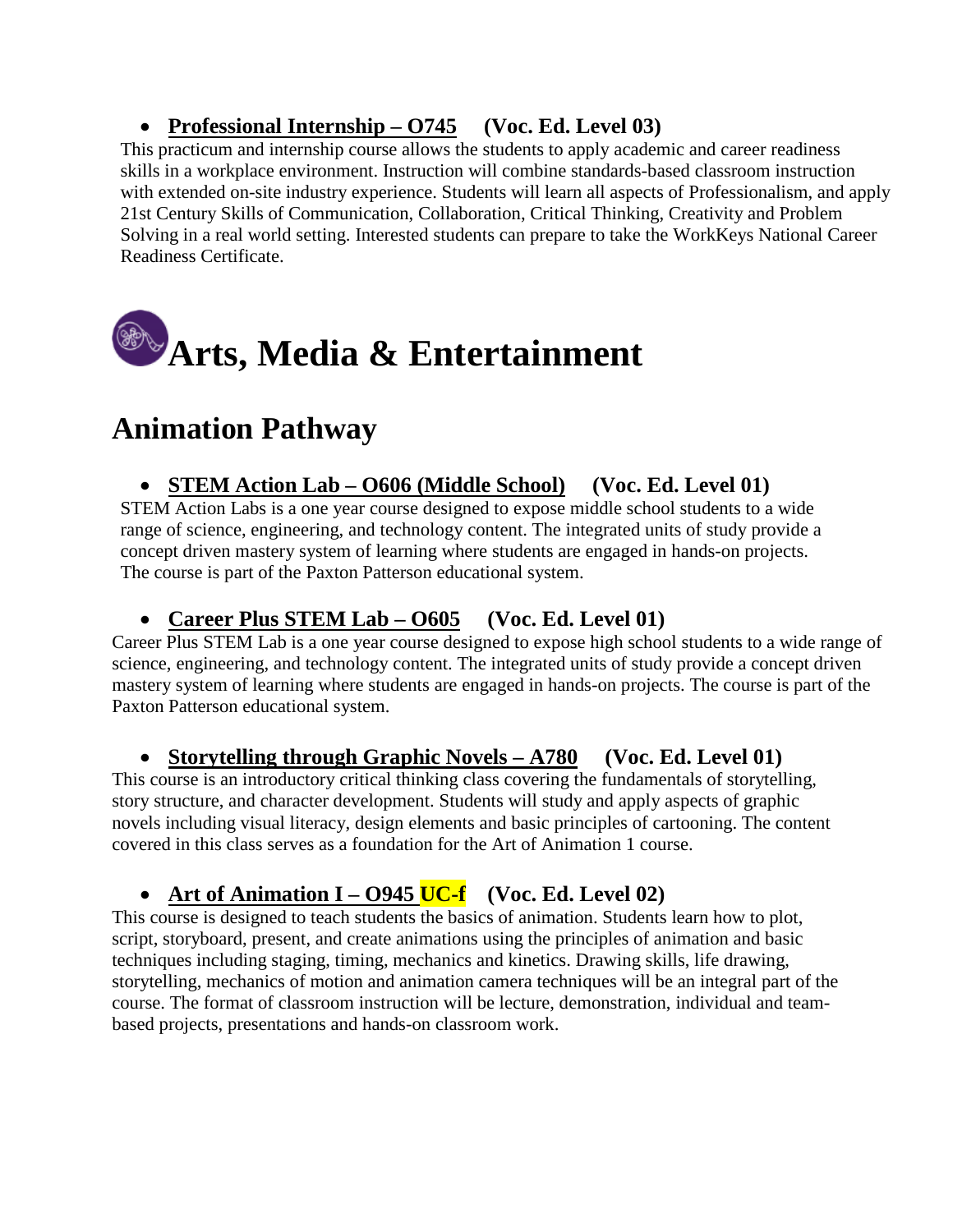## • **Art of Animation II – O944 (Voc. Ed. Level 02)**

This course is designed to broaden and refine the skills and techniques presented in The Art of Animation I and to add advanced computer animation, production and performance skills. The format of classroom instruction will be lecture, demonstration, individual and team-based projects, presentations and hands-on classroom work.

## • **Art of Animation III – O941 (Voc. Ed. Level 02)**

 This course is designed to broaden and refine the skills and techniques presented in The Art of Animation I & II and to apply advanced computer animation, production and performance skills in the production of an animated film. Students will work both independently and cooperatively with others on individual and group projects in a production-like environment.

## • **Professional Internship – O745 (Voc. Ed. Level 03)**

This practicum and internship course allows the students to apply academic and career readiness skills in a workplace environment. Instruction will combine standards-based classroom instruction with extended on-site industry experience. Students will learn all aspects of Professionalism, and apply 21st Century Skills of Communication, Collaboration, Critical Thinking, Creativity and Problem Solving in a real world setting. Interested students can prepare to take the WorkKeys National Career Readiness Certificate.

# **Arts, Media & Entertainment**

# **Digital Photography Pathway**

## • **STEM Action Lab – O606 (Middle School) (Voc. Ed. Level 01)**

STEM Action Labs is a one year course designed to expose middle school students to a wide range of science, engineering, and technology content. The integrated units of study provide a concept driven mastery system of learning where students are engaged in hands-on projects. The course is part of the Paxton Patterson educational system.

#### • **Career Focus Arts, Media, Entertainment – O727 (Voc. Ed. Level 01)**

This course explores various careers in the Arts, Media and Entertainment Industry Sector and prepares the students for entry level jobs in the field. Students learn the requirements and opportunities for post-secondary education and develop a personal career/life plan while learning valuable foundation skills that will benefit them throughout their school and working life. Instruction includes an in-depth focus and hands-on practical experiences in the areas of Graphics & Design, Animation, Video/Media, Performing Arts and Production.

#### • **Career Plus STEM Lab – O605 (Voc. Ed. Level 01)**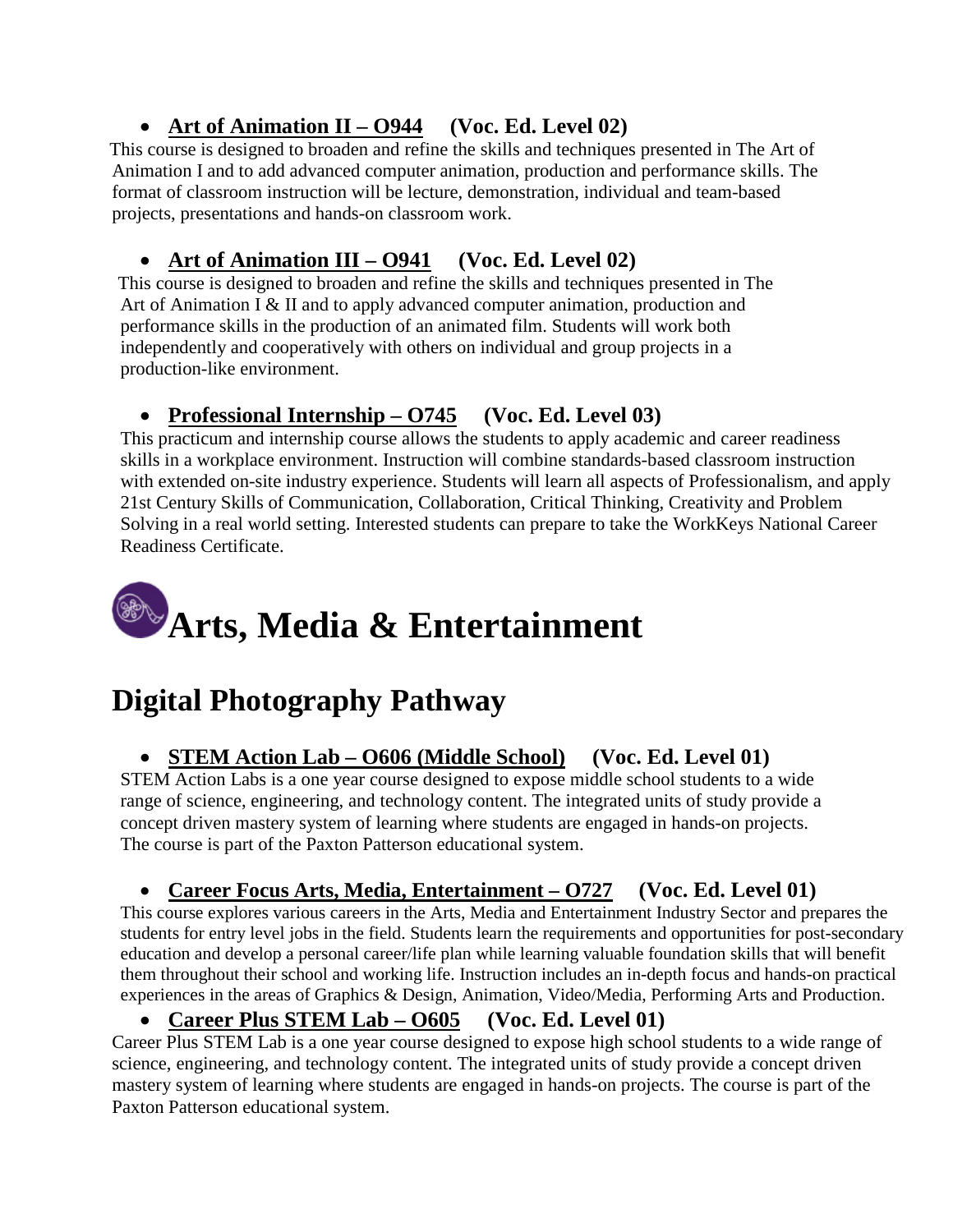## • Art of Digital Photography – 0748 UC-f (Voc. Ed. Level 02)

This course provides an introduction to the art and appreciation of digital photography. Students will explore the basic elements of composition and the principles of design including light, movement, and color theory. Combining training in camera operation and image editing with artistic theory, students will learn to visually communicate their ideas and creativity.

## • **Photography II – A762 (Voc. Ed. Level 03)**

Photography II is a year-long lecture and lab course designed for those students who have successfully completed a year of photography and desire an in-depth study of the skills and techniques developed in Photography I. Photography II will emphasize further critical thinking skills required for artistic expression, expand on students' visual vocabulary in photography, and continue to explore contemporary attitudes and issues in the photographic arts. The curriculum is designed to follow the California Visual and Performing Arts Standards at grade levels 11 and 12, at the advanced level.

## • **Yearbook Production CD-ROM – X708 (Voc. Ed. Level 03)**

Integrating many skills, class members will produce a finished product of the CD-ROM Video Yearbook which will be sold for that school year. The course will incorporate language skills, photographic skills, video-graphy skills, and new skills idiosyncratic to the production nature of a CD-ROM product. Students will hold various editorial functions as the staff of the CD-ROM Yearbook, in keeping with their experience, training, and input toward the final product.

## • **Professional Internship – O745 (Voc. Ed. Level 03)**

This practicum and internship course allows the students to apply academic and career readiness skills in a workplace environment. Instruction will combine standards-based classroom instruction with extended on-site industry experience. Students will learn all aspects of Professionalism, and apply 21st Century Skills of Communication, Collaboration, Critical Thinking, Creativity and Problem Solving in a real world setting. Interested students can prepare to take the WorkKeys National Career Readiness Certificate.

# **Arts, Media & Entertainment**

# **Video Game Design Pathway**

## • **STEM Action Lab – O606 (Middle School) (Voc. Ed. Level 01)**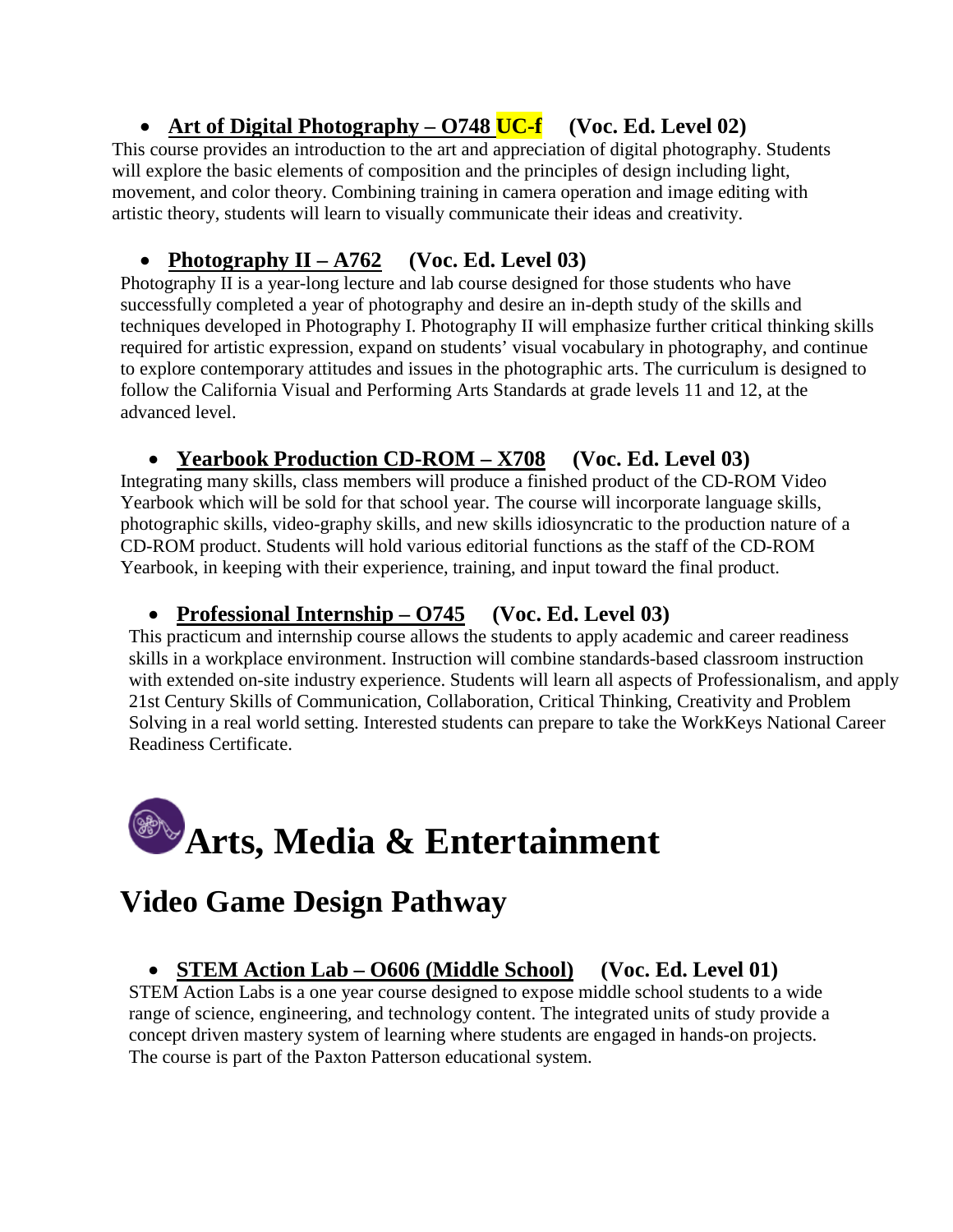## • **Career Focus Arts, Media, Entertainment – O727 (Voc. Ed. Level 01)**

This course explores various careers in the Arts, Media and Entertainment Industry Sector and Prepares the students for entry level jobs in the field. Students learn the requirements and opportunities for post-secondary education and develop a personal career/life plan while learning valuable foundation skills that will benefit them throughout their school and working life. Instruction includes an in-depth focus and hands-on practical experiences in the areas of Graphics & Design, Animation, Video/Media, Performing Arts and Production.

## • **Career Plus STEM Lab – O605 (Voc. Ed. Level 01)**

Career Plus STEM Lab is a one year course designed to expose high school students to a wide range of science, engineering, and technology content. The integrated units of study provide a concept driven mastery system of learning where students are engaged in hands-on projects. The course is part of the Paxton Patterson educational system.

## • **Video Game Design I – O622 (Voc. Ed. Level 02)**

This is an introductory course into the growing field of Video Game Design. Students will learn the basic concepts of game design, together with a study of the technologies, tools and languages. Instruction will include hands-on experiences with 2D & 3D modeling and animation.

#### • **Video Game Design II –O620 (Voc. Ed. Level 03)**

This is the second course in the Video Game Design program. Instruction includes the study of 2D & 3D game design concepts, technologies and programming, including 3D modeling, animation, scripting and production. Students will create a professional portfolio while developing intermediate skills and knowledge in game design, concept development, storyboarding, character development, and user interfaces.

## • **Professional Internship – O745 (Voc. Ed. Level 03)**

This practicum and internship course allows the students to apply academic and career readiness skills in a workplace environment. Instruction will combine standards-based classroom instruction with extended on-site industry experience. Students will learn all aspects of Professionalism, and apply 21st Century Skills of Communication, Collaboration, Critical Thinking, Creativity and Problem Solving in a real world setting. Interested students can prepare to take the WorkKeys National Career Readiness Certificate.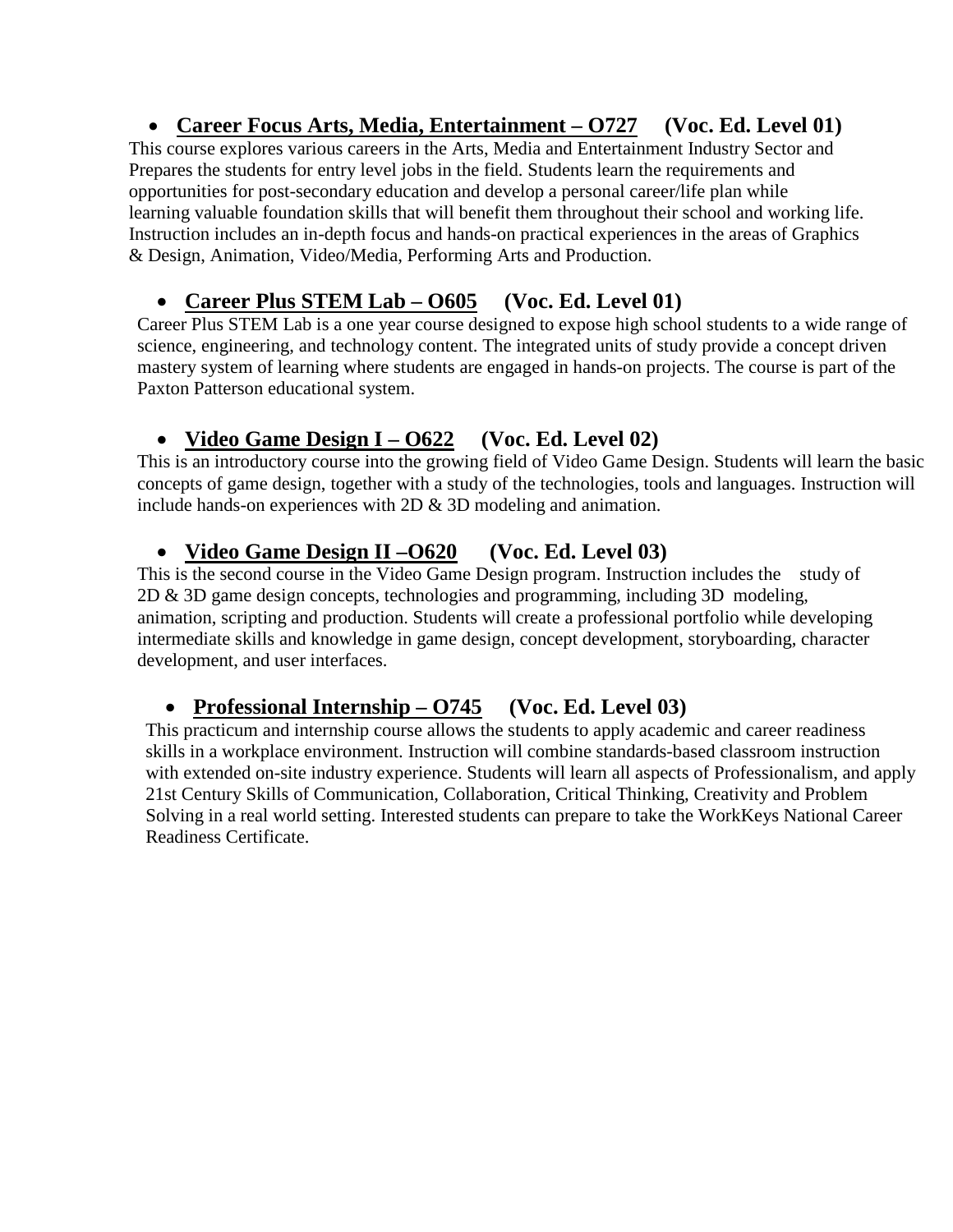

# **Video Production Pathway**

### • **STEM Action Lab – O606 (Middle School) (Voc. Ed. Level 01)**

STEM Action Labs is a one year course designed to expose middle school students to a wide range of science, engineering, and technology content. The integrated units of study provide a concept driven mastery system of learning where students are engaged in hands-on projects. The course is part of the Paxton Patterson educational system.

#### • **Career Focus Arts, Media, Entertainment – O727 (Voc. Ed. Level 01)**

This course explores various careers in the Arts, Media and Entertainment Industry Sector and prepares the students for entry level jobs in the field. Students learn the requirements and opportunities for post-secondary education and develop a personal career/life plan while learning valuable foundation skills that will benefit them throughout their school and working life. Instruction includes an in-depth focus and hands-on practical experiences in the areas of Graphics & Design, Animation, Video/Media, Performing Arts and Production.

## • **Career Plus STEM Lab – O605 (Voc. Ed. Level 01)**

Career Plus STEM Lab is a one year course designed to expose high school students to a wide range of science, engineering, and technology content. The integrated units of study provide a concept driven mastery system of learning where students are engaged in hands-on projects. The course is part of the Paxton Patterson educational system.

#### • **Video Production I – O946 (Voc. Ed. Level 02)**

This course is designed to provide students with the skills necessary to gain entry-level employment at a cable studio, video production company or to begin working independently as a self-employed videographer. The course will also provide the student with the foundation skills needed to enroll in further Television/Video Production classes. Essential employability skills include personal, interpersonal and communication skills, plus career development and employment literacy. Content area skills include video production theory and operation of equipment. Instruction focuses on hands-on skill development. Internship experience is optional, available to interested students with time availability.

#### • **Video Production II – O947 (Voc. Ed. Level 03)**

This course builds on the introductory skills learned in Video Production I. Essential employability skills focus on enhancing work-related personal and interpersonal skills. Career development focuses on career goals in the video production industry. Students continue to develop writing, shooting and editing skills in a video production studio. They are also introduced to the complexities of remote location shooting procedures. Interested students can serve on production crews or at internship sites for additional real world experience.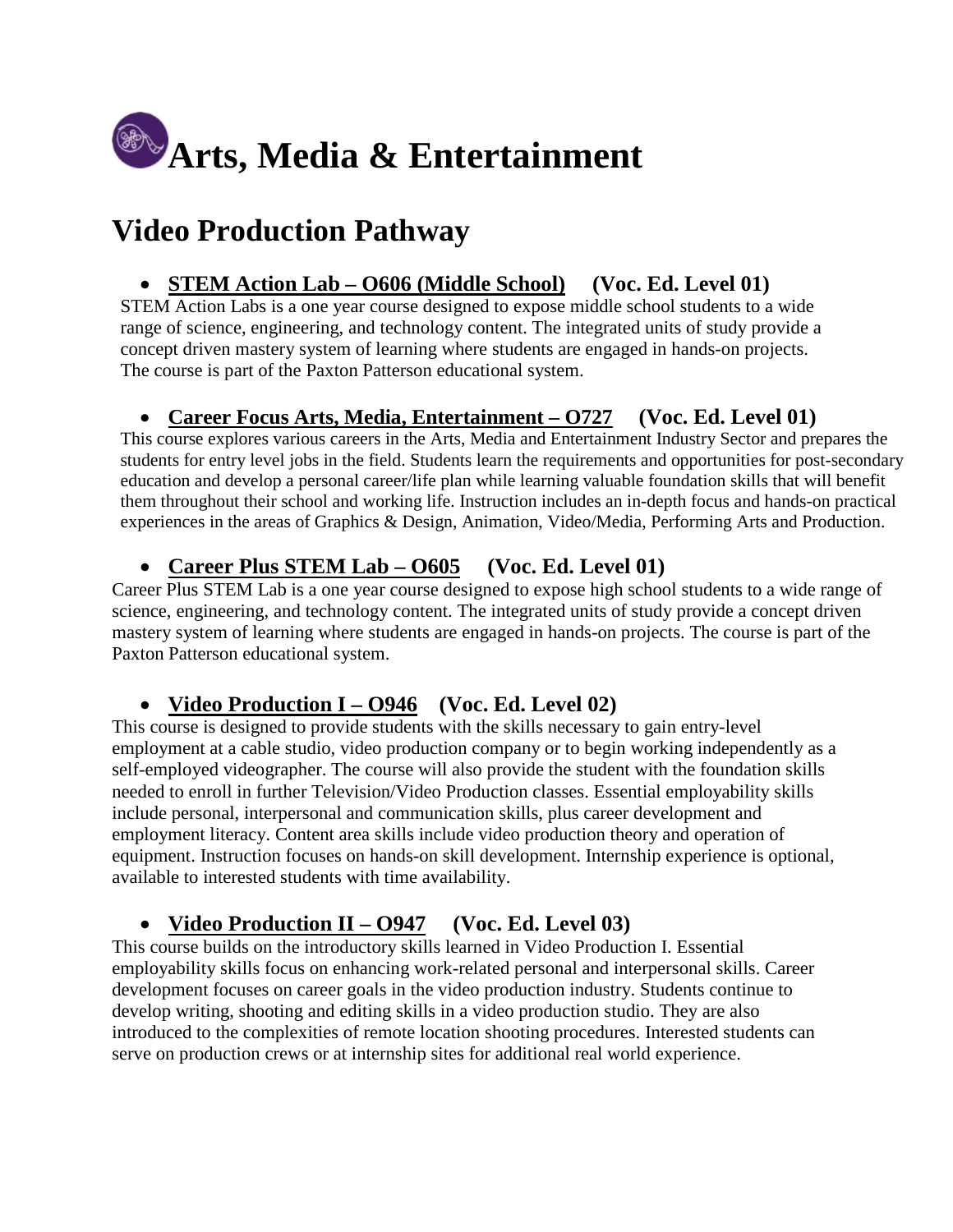## • **Video Production III – O948 (Voc. Ed. Level 03)**

This course is designed to provide students the experience of working within the framework of a professional video production company. Students will learn all aspects of a professional video project by experiencing the organizational aspects of a professional team and the marketing of a finished project. Upon successful completion of this course, students will have developed a "demo" tape that will highlight the work completed, plus biographical information which will help them find employment or acceptance into college-level programs. Internship opportunities and leadership roles on classroom projects will further develop their video production competencies.

## • **Professional Internship – O745 (Voc. Ed. Level 03)**

This practicum and internship course allows the students to apply academic and career readiness skills in a workplace environment. Instruction will combine standards-based classroom instruction with extended on-site industry experience. Students will learn all aspects of Professionalism, and apply 21st Century Skills of Communication, Collaboration, Critical Thinking, Creativity and Problem Solving in a real world setting. Interested students can prepare to take the WorkKeys National Career Readiness Certificate.



# **Performing Arts (Dance) Pathway**

## • **Professional Dance I – O707 (Voc. Ed. Level 01)**

Professional Dance is for the student with previous dance experience who would like to explore and prepare for careers in the dance pathway. Students will learn the physical conditioning and preparation needed to prepare for post-secondary education and/or entry employment. Dance technique will be perfected in a variety of disciplines through a traditional dance class format and through showcase performances.

## • **Professional Dance II – O709 (Voc. Ed. Level 02)**

This is the second course in the Professional Dance sequence. Students continue to perfect their dance technique in a variety of disciplines while building choreographic and production skills.

## • **Professional Dance III – O706 (Voc. Ed. Level 03)**

This is the capstone course in the Professional Dance sequence. Students continue to improve and refine their dance, compositional and performance techniques. Students expand the depth and artistry of their performances by exploring characterization and the development of personal style and professional presence. Instruction involves techniques and preparation for educational and professional auditions.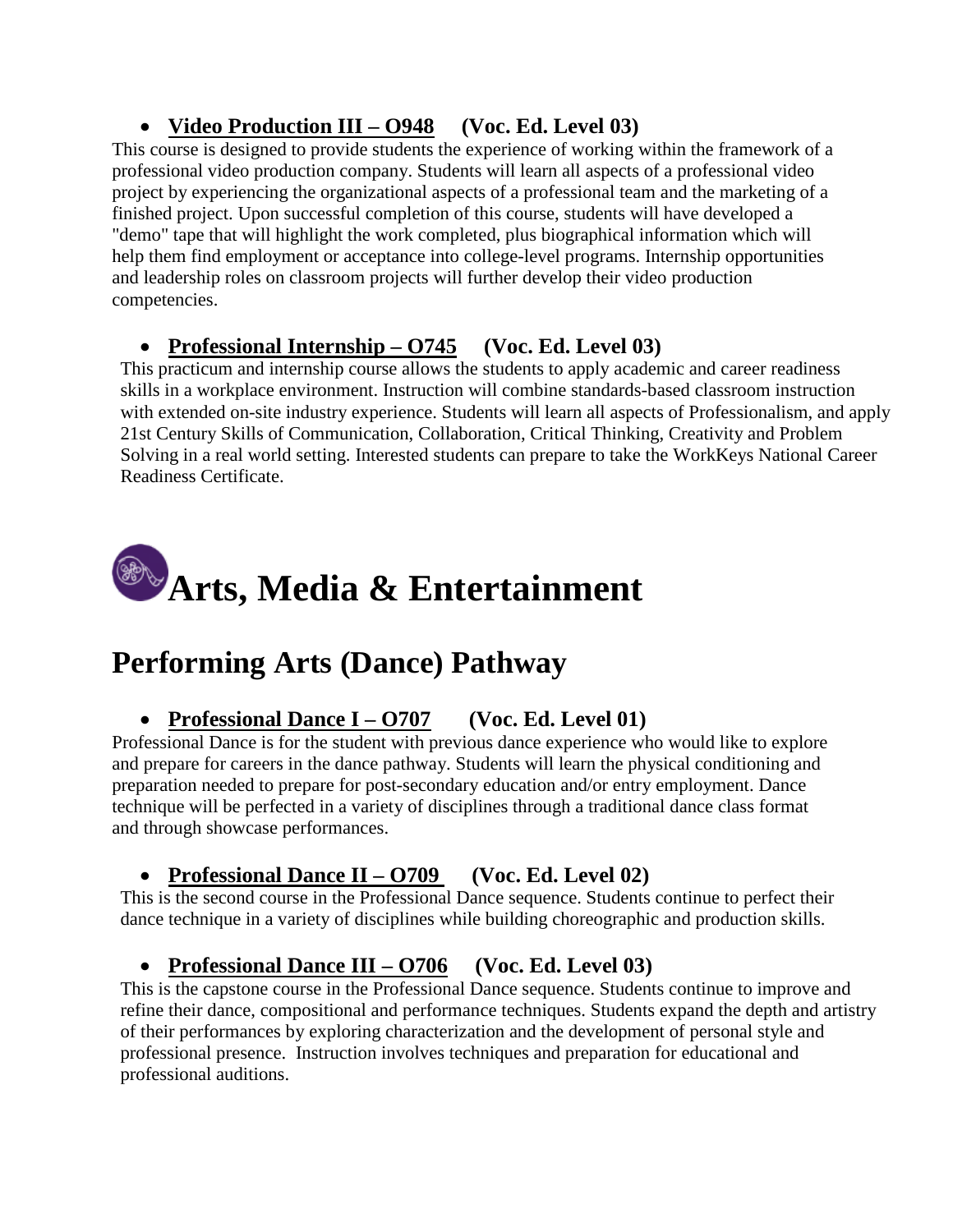## • Art of Dance Composition – **O715 UC-f** (Voc. Ed. Level 03)

This course will develop student's ability to translate emotional and dramatic content into personal dance performances of an increasingly complex range of combinations and variations. Students will recognize and enhance their personal movement style and individual creative process in order to develop choreographic phrases. Observation, discussion, and writing skills relevant to interpretation and evaluation of choreography will be refined. Through research, analysis, and demonstration, students will develop a deeper understanding of the history and cultures of dance forms and well known choreographers. An in-class showing, a final showcase performance of personally choreographed dances, and a personal dance portfolio will serve to provide measures of student achievement



# **Business (Financial Services) Pathway**

#### • **Career Focus Business – O726 (Voc. Ed. Level 01)**

This course explores various careers in the Business and Service Industries and prepares the students for entry level jobs in the field. Instruction includes an introduction to Business, Entrepreneurship, Customer Service and Financial Planning as well as hands-on practical experiences in the areas of Business Administration, Sales & Marketing and Hospitality. Students learn the requirements and opportunities for post-secondary education and develop a personal career/life plan while learning valuable foundation skills that will benefit them throughout their school and working life.

#### • **Career Plus STEM Lab – O605 (Voc. Ed. Level 01)**

Career Plus STEM Lab is a one year course designed to expose high school students to a wide range of science, engineering, and technology content. The integrated units of study provide a concept driven mastery system of learning where students are engaged in hands-on projects. The course is part of the Paxton Patterson educational system.

#### • **Principles of Business – O824 (Voc. Ed. Level 02)**

Principles of business is a year-long course divided into two semesters that introduces students to the basic fundamentals of business through projects, case studies, and a variety of activities. Students learn about various careers and tasks involved in the daily operation of a business. Career and business categories include the areas of accounting, business communication, business ethics, economics, entrepreneurship, finance, human resources, information technology, international business, management, and marketing.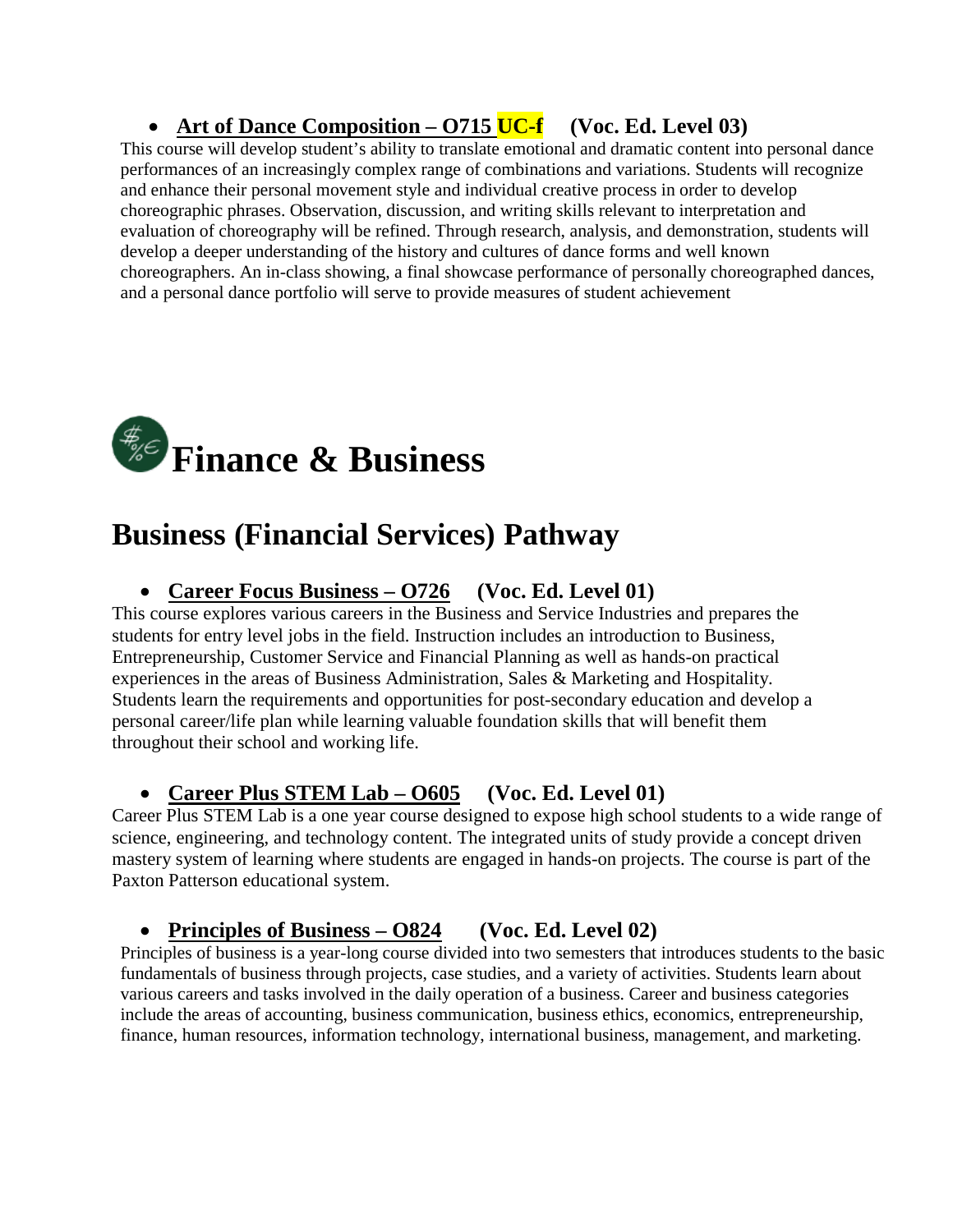## • **Accounting w/Quickbooks – O623 (Voc. Ed. Level 02)**

Accounting I is a comprehensive, self-contained, fully-computer integrated one-year course which gives an overview of the complete accounting process using both manual entry and industry-standard accounting software. Students will learn basic accounting principles and skills to seek entry-level employment and pursue advanced accounting education. Students in this course will learn how to prepare accounting records for businesses using QuickBooks. Students will create a new business and set up company files. Students will gain hands-on experience in processing customer transactions, vendor transactions, bank reconciliations, reports, and they will learn how to customize QuickBooks.

## • **Business Economics & Finance – O730 UC-g (Voc. Ed. Level 03)**

This course provides instruction in the fundamental micro and macro-economic principles as they relate to business financial activities and outcomes. Students will gain an understanding of how business and the local, national, and international economy interact to produce a profit or loss. Economic, financial, and accounting concepts taught in this course will enable students to understand key elements involved in planning and managing business financial success.

## • **Technology Certification for Business – O630 (Voc. Ed. Level 03)**

Communications and Technology Skills for Business introduces students to the principles and elements of effective communication and their importance as a professional in today's global society. Students will develop and apply language and writing skills while composing and creating authentic business communications and presentations. Instruction includes the use of current business software applications together with the skills, knowledge and attitudes necessary for success in the workplace.

## • **Professional Internship – O745 (Voc. Ed. Level 03)**

This practicum and internship course allows the students to apply academic and career readiness skills in a workplace environment. Instruction will combine standards-based classroom instruction with extended on-site industry experience. Students will learn all aspects of Professionalism, and apply 21st Century Skills of Communication, Collaboration, Critical Thinking, Creativity and Problem Solving in a real world setting. Interested students can prepare to take the WorkKeys National Career Readiness Certificate.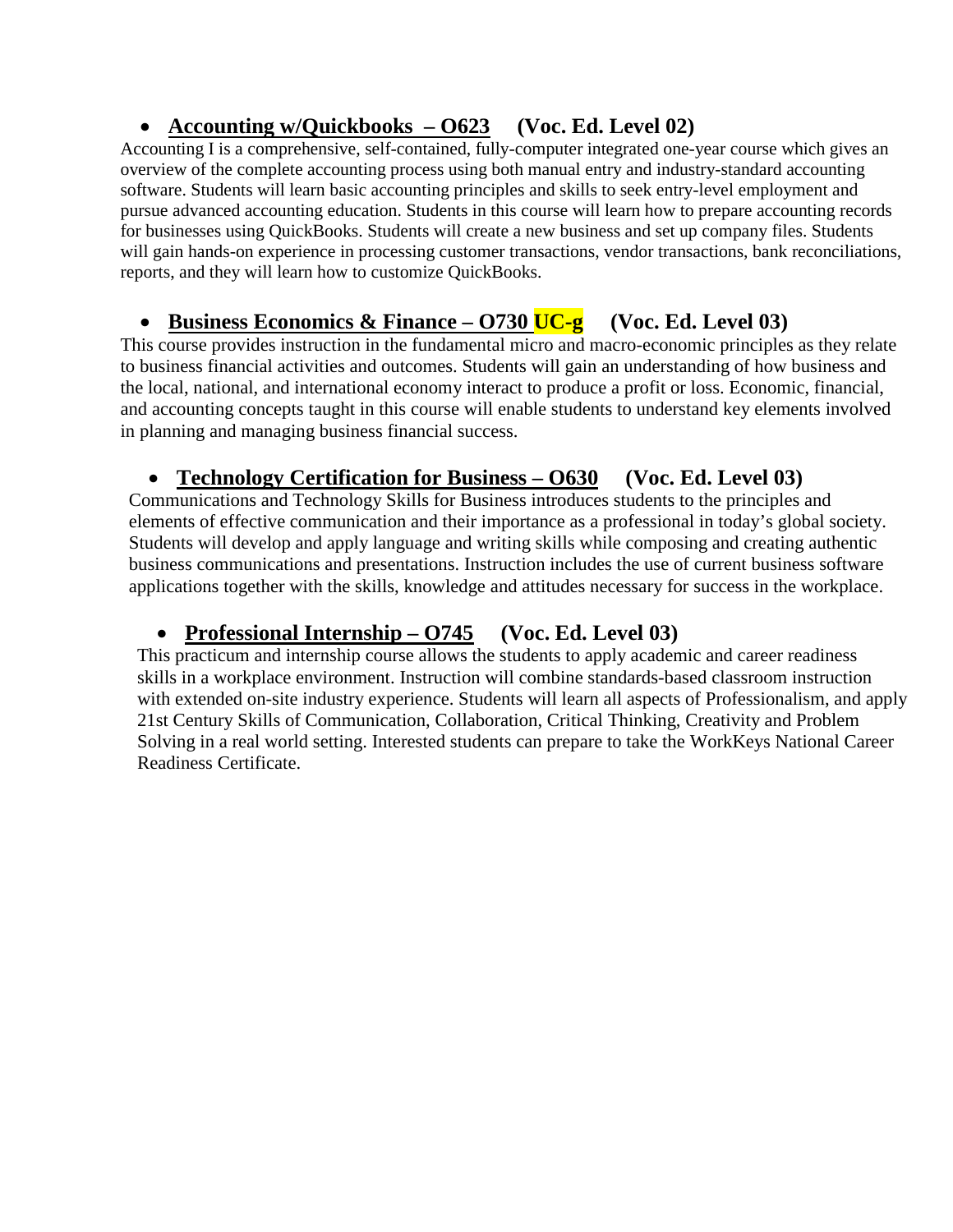

# **International Business Pathway**

### • **Career Focus Business – O726 (Voc. Ed. Level 01)**

This course explores various careers in the Business and Service Industries and prepares the students for entry level jobs in the field. Instruction includes an introduction to Business, Entrepreneurship, Customer Service and Financial Planning as well as hands-on practical experiences in the areas of Business Administration, Sales & Marketing and Hospitality. Students learn the requirements and opportunities for post-secondary education and develop a personal career/life plan while learning valuable foundation skills that will benefit them throughout their school and working life.

## • **Principles of Business – O824 (Voc. Ed. Level 02)**

Principles of business is a year-long course divided into two semesters that introduces students to the basic fundamentals of business through projects, case studies, and a variety of activities. Students learn about various careers and tasks involved in the daily operation of a business. Career and business categories include the areas of accounting, business communication, business ethics, economics, entrepreneurship, finance, human resources, information technology, international business, management, and marketing.

#### • **Intnt'l Business / Global Marketing – O627/O628 (Voc. Ed. Level 02)**

International Business provides an introduction and overview of international business with a global perspective on international trade. Career preparation/foundation skills include personal, interpersonal, critical thinking and technology skills. Academic integration supports the content area skills of internal and external environments, channels of distribution, finance, communication and travel.

## • **Internet Web Design & Development – O749 (Voc. Ed. Level 02)**

This course is designed to provide students with classroom and laboratory experience in current and emerging networking and web design technology that will empower them to enter employment and/or further education and training in the computer networking field. The processes of designing and maintaining a Web site will be covered as the student develops personal web pages.

## • **Business Economics & Finance – O730 UC-g (Voc. Ed. Level 03)**

This course provides instruction in the fundamental micro and macro-economic principles as they relate to business financial activities and outcomes. Students will gain an understanding of how business and the local, national, and international economy interact to produce a profit or loss. Economic, financial, and accounting concepts taught in this course will enable students to understand key elements involved in planning and managing business financial success.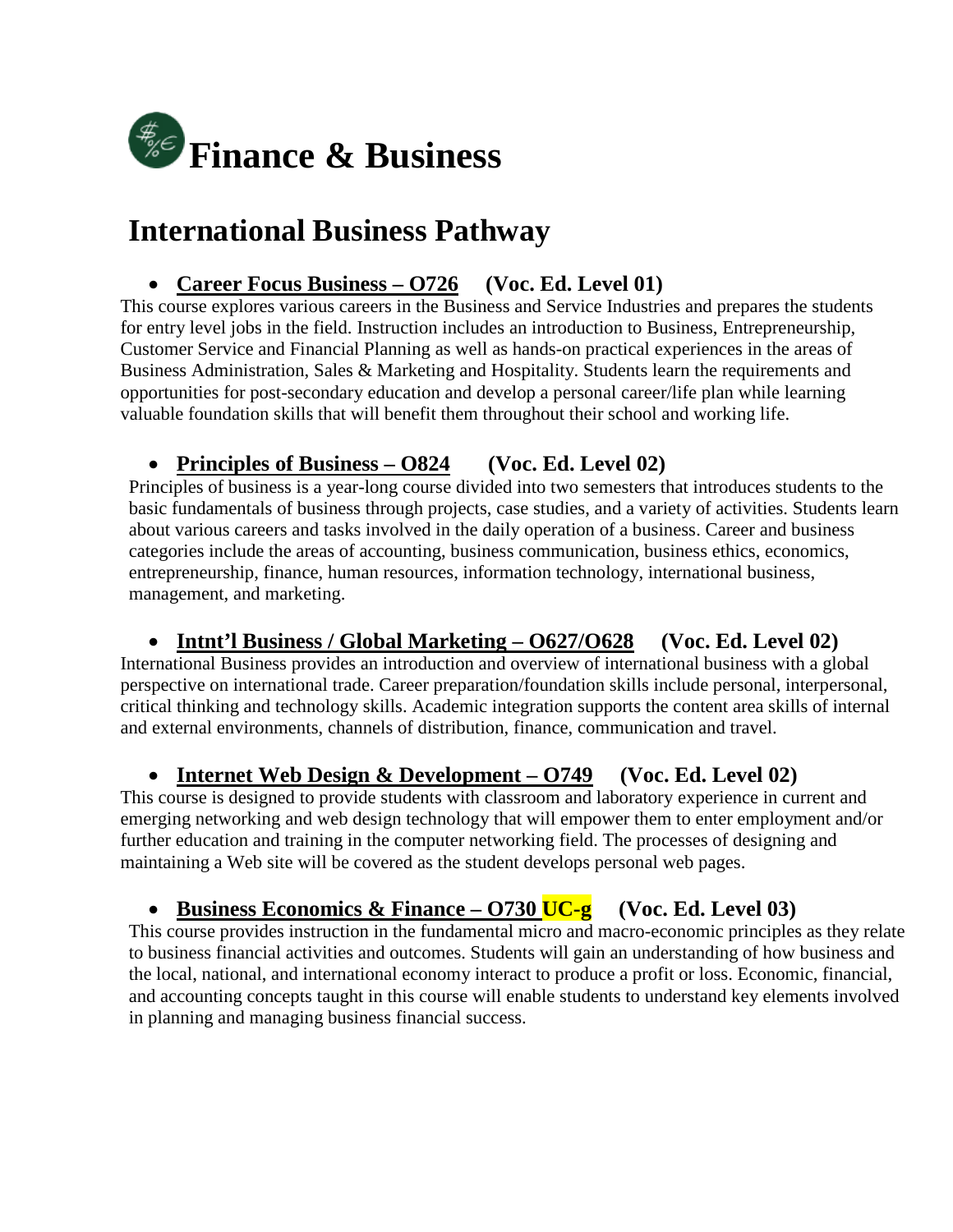## • **Marketing & Society – O912 (Voc. Ed. Level 03)**

This course will give students a fundamental understanding of the relationship between marketing and popular culture. Marketing techniques, the elements of persuasion, and the effect on societal behavior will be studied. Particular focus will be given to the marketing strategies employed and the positive /negative effects of those strategies. Examples of topics included are marketing to children, minorities, and green, political and charitable marketing. Complex ethical issues in marketing and marketing's contribution to stereotypes, representation of gender, materialism, and over-consumption will be studied. Students will also reflect and respond to the creation and expansion of markets via global marketing techniques, their positive and negative impacts on society, and corporate social responsibility.

## • **Professional Internship – O745 (Voc. Ed. Level 03)**

This practicum and internship course allows the students to apply academic and career readiness skills in a workplace environment. Instruction will combine standards-based classroom instruction with extended on-site industry experience. Students will learn all aspects of Professionalism, and apply 21st Century Skills of Communication, Collaboration, Critical Thinking, Creativity and Problem Solving in a real world setting. Interested students can prepare to take the WorkKeys National Career Readiness Certificate.

# **Education, Child Development, Family Svcs**

# **Education Pathway**

## • **Career Focus Education – O753 (Voc. Ed. Level 01)**

This course explores careers in the field of Education and Family Services through experiential learning and observation. Students will learn the opportunities for post-secondary education and the requirements to work in each career field. Students will be prepared to take more advanced classes in the Education, Child Development, and Family Services pathways.

## • **Careers in Education I – O721 (Voc. Ed. Level 02)**

Careers in Education I is a one semester course that provides training to students interested in a career in teaching about the role of the teacher and the art of  $K - 8$  instruction. Students will gain insight into the responsibilities of a teacher, child growth and development, safety, principles of effective instruction and assessment. It will prepare students for entry into college or university teacher training programs. This is the first course in the Education Careers Pathway and offers students weekly observations at a local elementary school. It will prepare students for the second course, Careers in Education II, where they participate in a teaching assistant assignment at a local elementary school. As teacher assistants, they will tutor elementary students in literacy, writing, and math topics.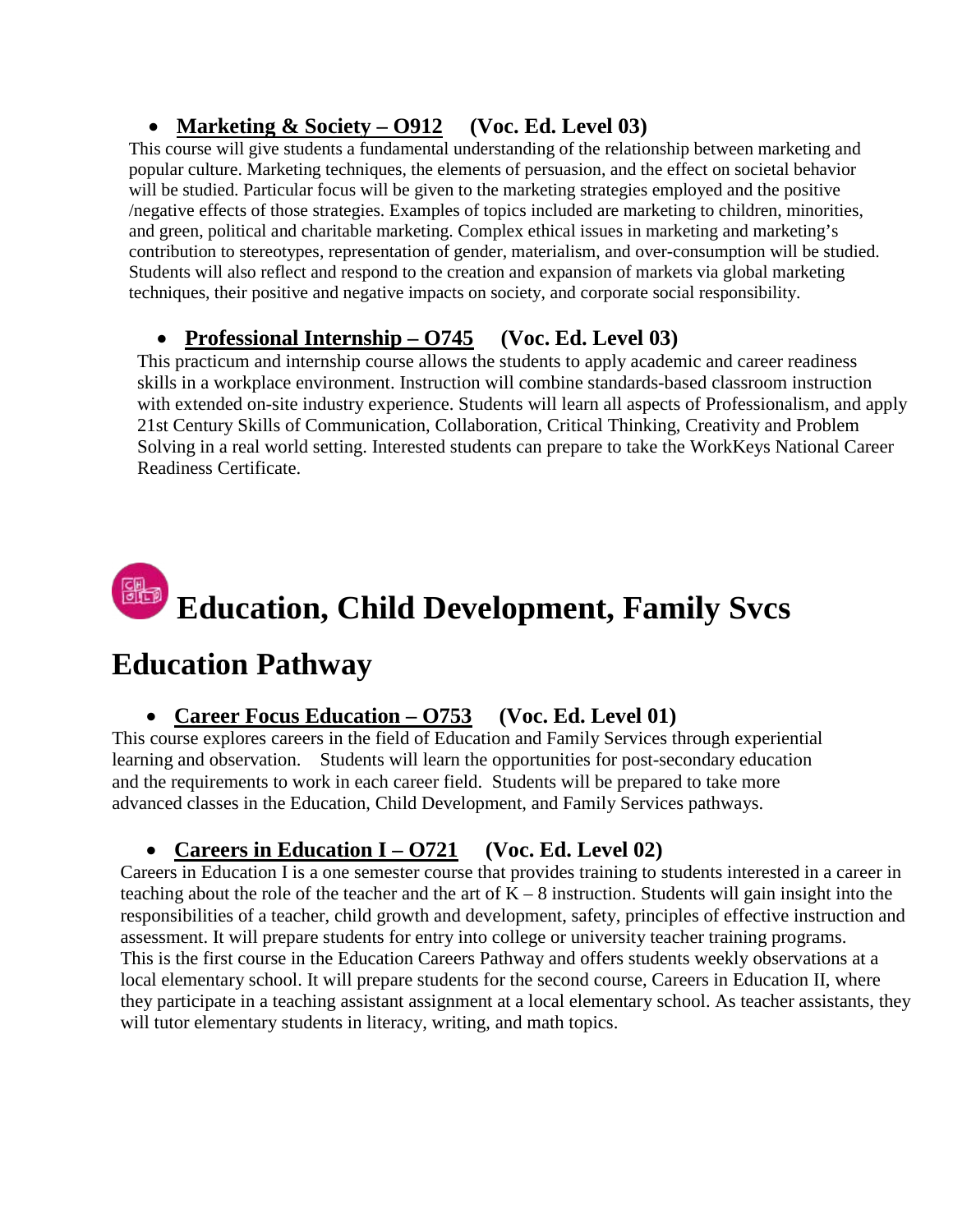## • **Child Development – O751 UC-g (Voc. Ed. Level 03)**

 This course introduces students to the history, philosophy and major theories of child growth and development. Students will study the physical, emotional and cognitive aspects of development from conception to early adolescence. Instruction includes the biological, hereditary and environmental influences on development together with methods of supporting and promoting optimum healthy growth.

## • **Professional Internship (Education) – O745 (Voc. Ed. Level 03)**

This practicum and internship course allows the students to apply academic and career readiness skills in a workplace environment. Instruction will combine standards-based classroom instruction with extended on-site industry experience. Students will learn all aspects of Professionalism, and apply 21st Century Skills of Communication, Collaboration, Critical Thinking, Creativity and Problem Solving in a real world setting. Interested students can prepare to take the WorkKeys National Career Readiness Certificate.



# **Engineering Pathway**

## • **STEM Action Lab – O606 (Middle School) (Voc. Ed. Level 01)**

STEM Action Labs is a one year course designed to expose middle school students to a wide range of science, engineering, and technology content. The integrated units of study provide a concept driven mastery system of learning where students are engaged in hands-on projects. The course is part of the Paxton Patterson educational system.

## • **Career Plus STEM Lab – O605 (Voc. Ed. Level 01)**

Career Plus STEM Lab is a one year course designed to expose high school students to a wide range of science, engineering, and technology content. The integrated units of study provide a concept driven mastery system of learning where students are engaged in hands-on projects. The course is part of the Paxton Patterson educational system.

## • **3D Computer Aided Design – O762 (Voc. Ed. Level 02)**

3D Computer Aided Design is a one year Engineering Pathway course designed to prepare students for industry certification on 3D drafting software. The course introduces students to the fundamentals of 2D drafting and sketching. Students will master 3D modeling including sketching, assembly, and rapid prototyping in a variety of project-based applications. This course provides the student with an understanding of the engineering development process from concept through design to the final product. Upon completion of the course students will take the SOLIDWORKS® CSWA certification exam.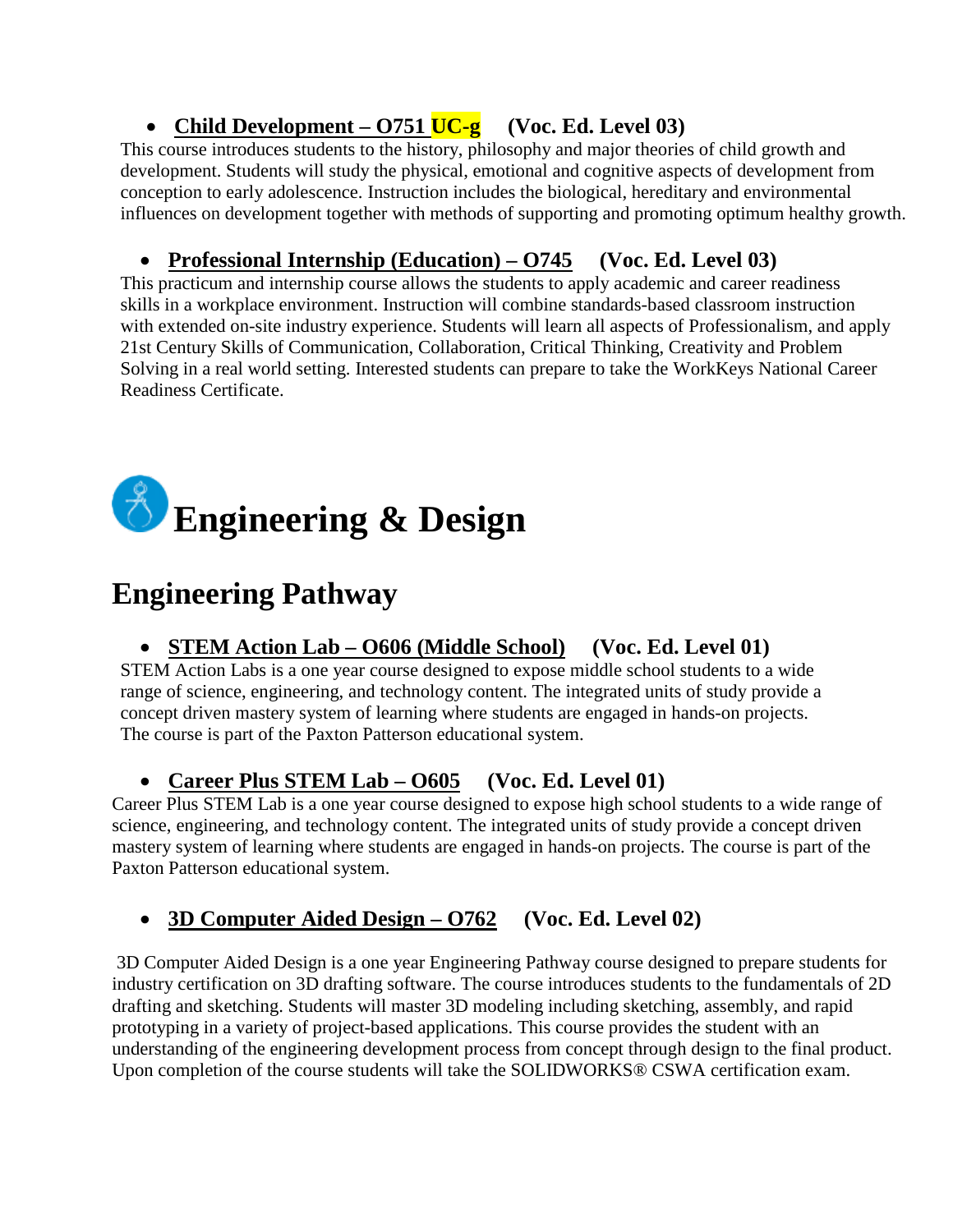## • **Pre Engineering & Design – O738 (Voc. Ed. Level 02)**

Students will receive an introduction to the engineering design process and how it is used to solve technological problems. They will learn about sources of power, and materials and processes used in manufacturing systems. They will create hand drawn and computer generated sketches of original engineering designs. Students will apply mathematical and scientific concepts in their lab projects. Career and educational pathways in civil, mechanical, electrical and aerospace engineering will be explored.

## • **SolidWorks Certification Preparation – O635 (Voc. Ed. Level 02)**

Students will review Solidworks topics in order to prepare for the CSWA certification exam. They will apply their knowledge of fundamental engineering and design principles and practices to review Solidworks concepts. These concepts will cover basic parts, assemblies and drawings. The Solidworks CSWA certification is an industry standard and recognized certification. Through successful completion of this class, students will be prepared to take the certification exam. *Note: The exam is not given as a part of this class.*

## • **Engineering & Design – O739 (Voc. Ed. Level 03)**

Students will study mechanical, civil, structural, electrical, and environmental engineering topics. Engineering problems will be analyzed and students will exhibit solutions through sketches, CAD drawings, and rapid prototype models. Scientific and mathematical concepts will be used to explain observations and solutions. Research, report writing, and oral presentations will be fundamental to the course. Engineering-related careers and educational pathways will also be explored.



# **Fashion Design & Merchandising Pathway**

## • **Fashion Design & Merchandising I – O632 (Middle School) (Voc. Ed. Level 01)**

Students will study the fundamentals of fashion theory and the evolution of the fashion industry. They will apply the principles and elements of artistic design and color theory as they conceptualize original design ideas in order to develop fashion sketches. Using patterns, as well as an understanding of textiles, they will construct garments in preparation for a fashion showcase.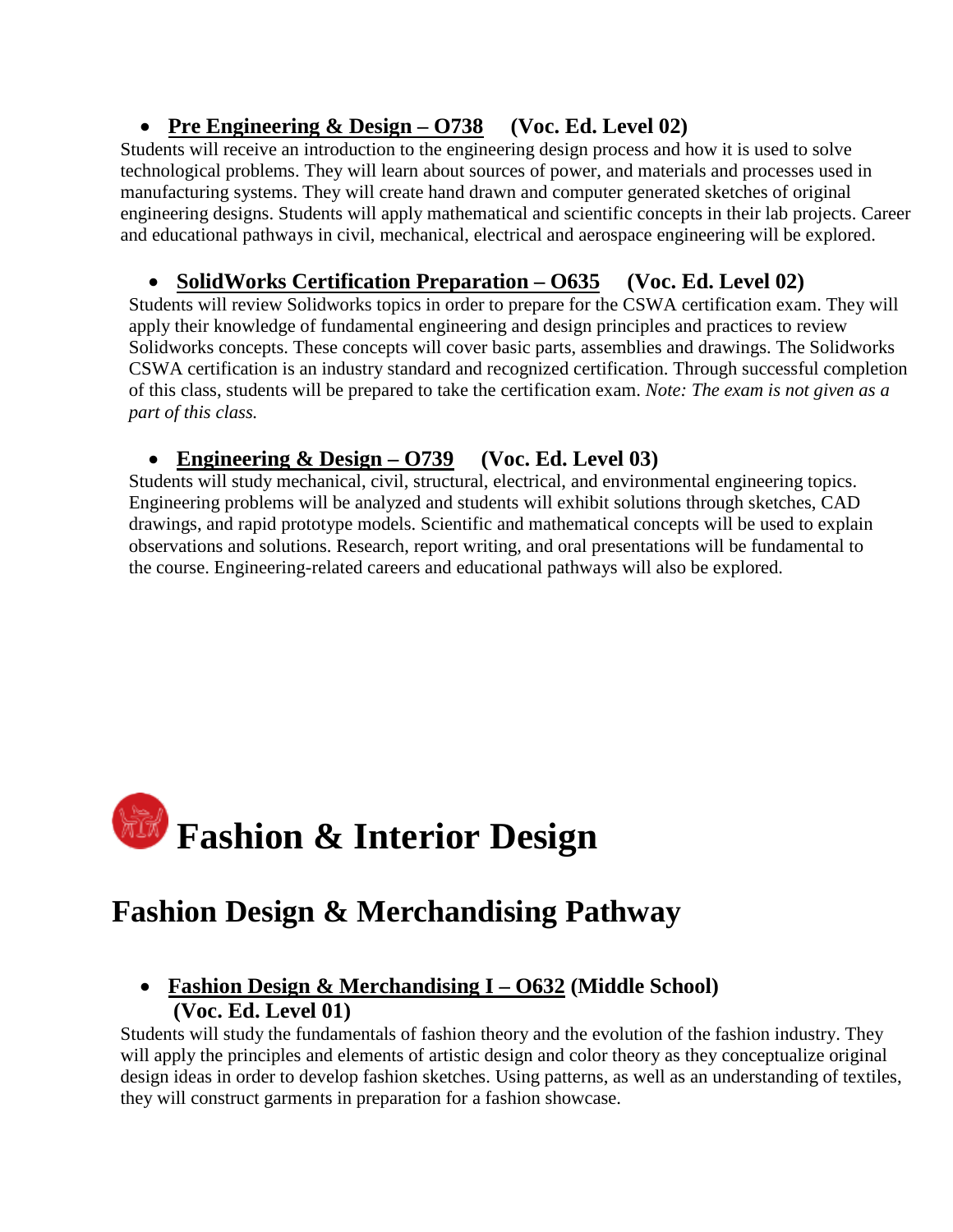### • **Fashion Design & Merchandising II – O639 (Middle School) (Voc. Ed. Level 02)**

In this course, students will build upon their skills in hand sketching to create more detailed original renderings that reflect their personal style. Using these sketches, they will create patterns to construct their garments. Students will also be introduced to electronic sketching and illustration and produce original designs. Students will acquire a broad overview of the fashion industry and know the basics of promoting a fashion line, retail merchandising, and visual merchandising techniques. Students will also analyze career paths within the textile and apparel design industry.

# **Health Science & Medical Technology**

## **Patient Care Pathway**

#### • **STEM Action Lab – O606 (Middle School) (Voc. Ed. Level 01)**

STEM Action Labs is a one year course designed to expose middle school students to a wide range of science, engineering, and technology content. The integrated units of study provide a concept driven mastery system of learning where students are engaged in hands-on projects. The course is part of the Paxton Patterson educational system.

#### • **Career Focus Medical – O728 (Voc. Ed. Level 01)**

This course explores various careers in the Business and Service Industries and prepares the students for entry level jobs in the field. Instruction includes an introduction to Business, Entrepreneurship, Customer Service and Financial Planning as well as hands-on practical experiences in the areas of Business Administration, Sales & Marketing and Hospitality. Students learn the requirements and opportunities for post-secondary education and develop a personal career/life plan while learning valuable foundation skills that will benefit them throughout their school and working life.

#### • **Career Plus STEM Lab – O605 (Voc. Ed. Level 01)**

Career Plus STEM Lab is a one year course designed to expose high school students to a wide range of science, engineering, and technology content. The integrated units of study provide a concept driven mastery system of learning where students are engaged in hands-on projects. The course is part of the Paxton Patterson educational system.

#### • **Medical Terminology & Human Anatomy – O765 Sem. (Voc. Ed. Level 01)**

This is a core class for students entering the medical/healthcare field. The course provides students with introductory information about the healthcare industry, and provides instruction in medical terminology, human anatomy and physiology, body systems and the standard precautions for infection control.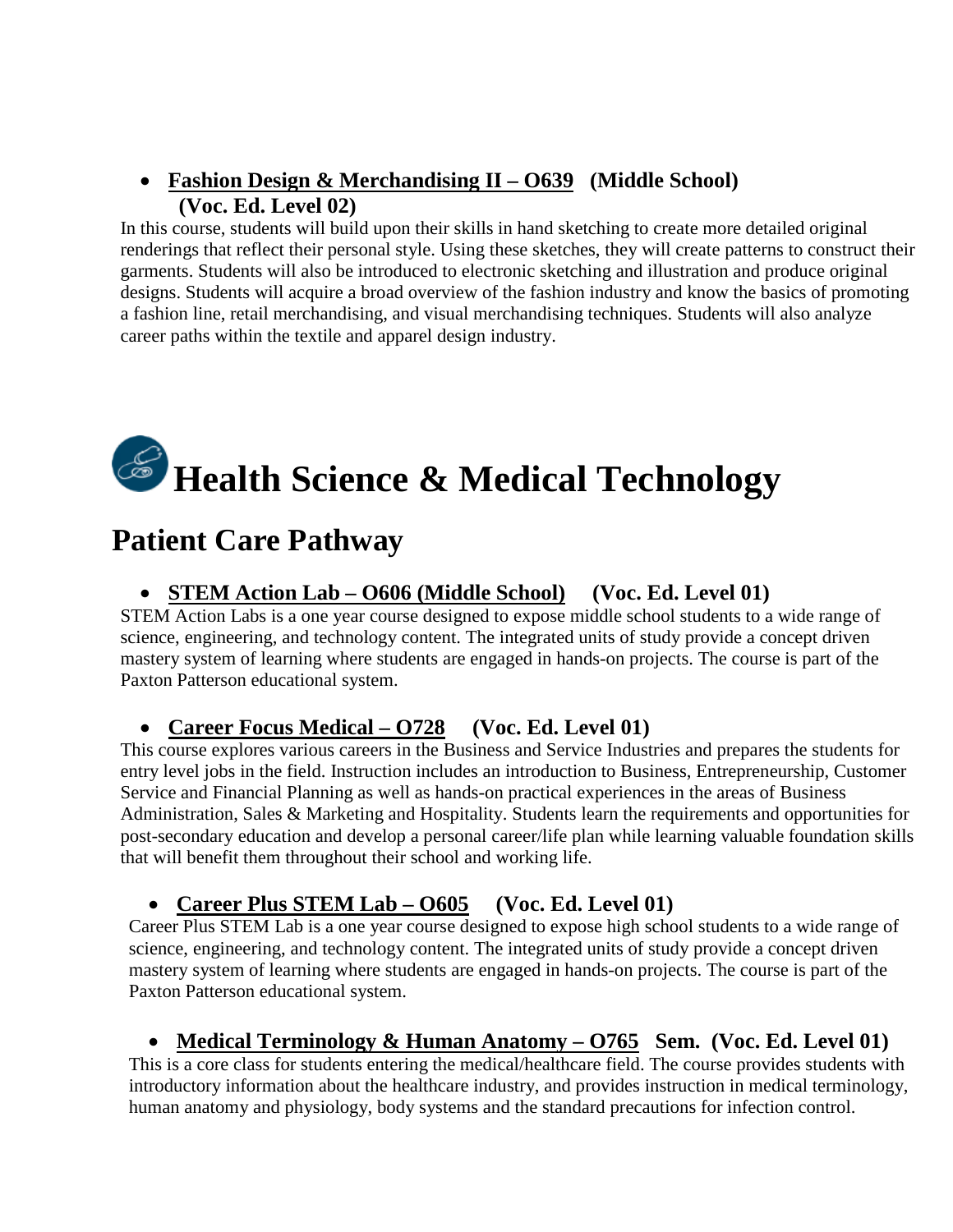## • **Medical Core – O806 (Voc. Ed. Level 02)**

This course introduces students to diverse occupations in the medical/health field and to standards required of workers in the field. Medical Core I includes instruction in the ethical and legal responsibilities of the health care worker, safety, medical terminology, human anatomy and physiology, body systems and mechanics, standard precautions and health and fitness. Also included are health care delivery systems, regulatory agencies, research, current technology, and socio-economic issues affecting health care. Students explore career opportunities in therapeutic, diagnostic, and supportive areas. This course includes National Healthcare Foundation Standards.

## • **Body Systems and Disorders – O614 (Voc. Ed. Level 02)**

This class covers human anatomy and physiology, normal body system functions and diseases and disorders of those systems. You will study standards required of health workers, including ethical and legal responsibilities, safety, HIPAA (Health Insurance Portability and Accountability Act) rules, infection control, body mechanics, transporting duties, and advanced terminology. You will learn about health care delivery systems, regulatory agencies, research, current technology, and socioeconomic issues affecting health care. This course meets the UC College-preparatory Elective "g" requirement for admission.

#### • **Hospital Occupations Internship (HOI) – O777 – (180 hours)**

This competency based course provides students with basic knowledge and skills required for a variety of entry level positions within the Support Services department of a hospital . The class includes an internship in one or more of the Course Content Areas listed. Integrated throughout the course are Essential Employability Skills, including the development of a portfolio. The course is designed for the student who is looking for an entry-level position or who wishes to explore various occupations within a hospital setting.

# **Health Science & Medical Technology**

# **Sports Medicine Pathway**

## • **STEM Action Lab – O606 (Middle School) (Voc. Ed. Level 01)**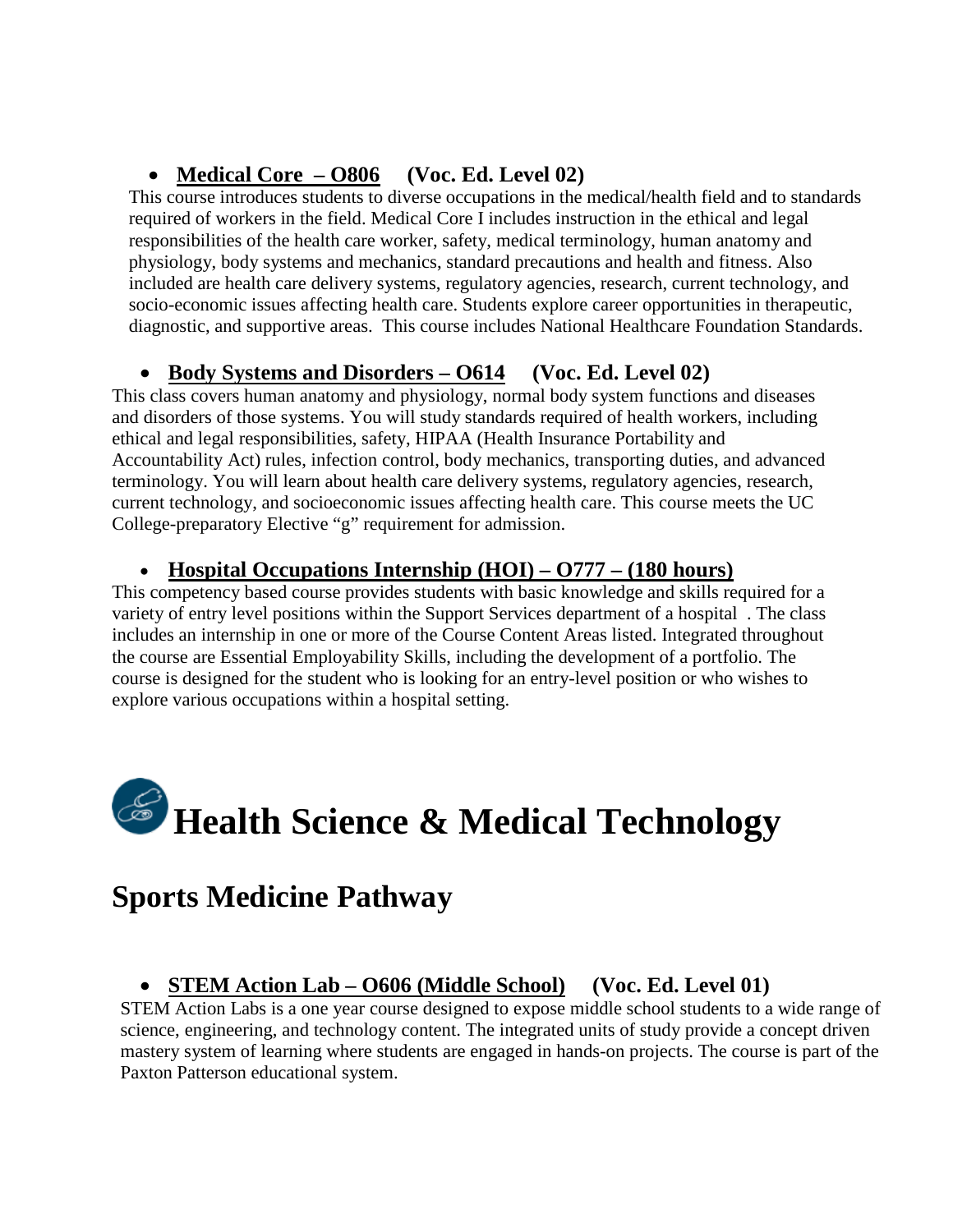## • **Career Focus Medical – O728 (Voc. Ed. Level 01)**

This course explores various careers in the Business and Service Industries and prepares the students for entry level jobs in the field. Instruction includes an introduction to Business, Entrepreneurship, Customer Service and Financial Planning as well as hands-on practical experiences in the areas of Business Administration, Sales & Marketing and Hospitality. Students learn the requirements and opportunities for post-secondary education and develop a personal career/life plan while learning valuable foundation skills that will benefit them throughout their school and working life.

## • **Career Plus STEM Lab – O605 (Voc. Ed. Level 01)**

Career Plus STEM Lab is a one year course designed to expose high school students to a wide range of science, engineering, and technology content. The integrated units of study provide a concept driven mastery system of learning where students are engaged in hands-on projects. The course is part of the Paxton Patterson educational system.

## • **Medical Terminology & Human Anatomy – O765 Sem. (Voc. Ed. Level 01)**

This is a core class for students entering the medical/healthcare field. The course provides students with introductory information about the healthcare industry, and provides instruction in medical terminology, human anatomy and physiology, body systems and the standard precautions for infection control.

## • **Medical Core – O806 (Voc. Ed. Level 02)**

This course introduces students to diverse occupations in the medical/health field and to standards required of workers in the field. Medical Core I includes instruction in the ethical and legal responsibilities of the health care worker, safety, medical terminology, human anatomy and physiology, body systems and mechanics, standard precautions and health and fitness. Also included are health care delivery systems, regulatory agencies, research, current technology, and socio-economic issues affecting health care. Students explore career opportunities in therapeutic, diagnostic, and supportive areas. This course includes National Healthcare Foundation Standards.

## • **Body Systems and Disorders – O614 (Voc. Ed. Level 02)**

This class covers human anatomy and physiology, normal body system functions and diseases and disorders of those systems. You will study standards required of health workers, including ethical and legal responsibilities, safety, HIPAA (Health Insurance Portability and Accountability Act) rules, infection control, body mechanics, transporting duties, and advanced terminology. You will learn about health care delivery systems, regulatory agencies, research, current technology, and socioeconomic issues affecting health care. This course meets the UC College-preparatory Elective "g" requirement for admission.

## • **Emergency Medical Responder (EMR) – O796 Sem (Voc. Ed. Level 02)**

This class will teach students to provide immediate care to an ill or injured person and train them to assist emergency medical service (EMS) providers. Instructional content area skills include the history of health care, EMS overview, CPR and first aid skills, patient assessment, legal and ethical issues, triage and emergency responsibilities. Essential employability skill instruction in personal and interpersonal skills, employment literacy and industry focus will prepare students for the workplace. Completion of this class will provide a strong background useful in lifeguard positions, fire service, sports medicine, ski patrol, medical facilities and in preparation for the EMT class.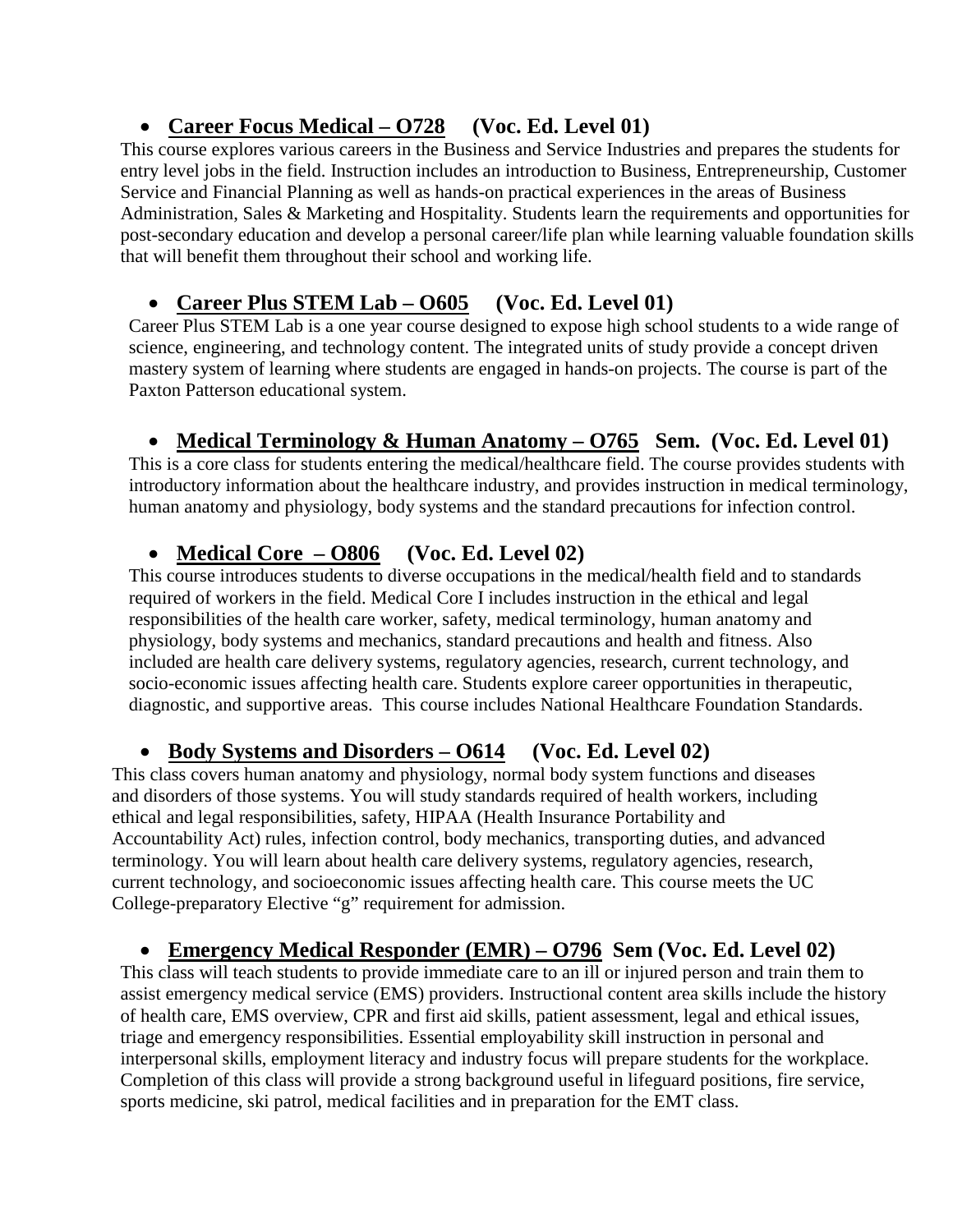## • **Sports Medicine UC – O803 UC-g (Voc. Ed. Level 02)**

This is a year-long course in Health Science that prepares students for the field of Sports Medicine. Students study anatomy, physiology and bodily systems and apply their knowledge within the area of Sports Medicine. Students will expand on their understanding of the scientific foundations in the evaluation, assessment and care of injuries, as well as preventative techniques and wellness.

## • **Sports Medicine II – O804 Sem. (Voc. Ed. Level 03)**

This competency-based course prepares students for entry-level positions in the sports medicine industry. Included in the course is advanced preparation in the care, prevention and rehabilitation of athletic injuries that combines classroom instruction and placement in a sports medicine internship site.

# **Health Science & Medical Technology**

# **Emergency Response Pathway**

## • **STEM Action Lab – O606 (Middle School) (Voc. Ed. Level 01)**

STEM Action Labs is a one year course designed to expose middle school students to a wide range of science, engineering, and technology content. The integrated units of study provide a concept driven mastery system of learning where students are engaged in hands-on projects. The course is part of the Paxton Patterson educational system.

## • **Career Focus Medical – O728 (Voc. Ed. Level 01)**

This course explores various careers in the Business and Service Industries and prepares the students for entry level jobs in the field. Instruction includes an introduction to Business, Entrepreneurship, Customer Service and Financial Planning as well as hands-on practical experiences in the areas of Business Administration, Sales & Marketing and Hospitality. Students learn the requirements and opportunities for post-secondary education and develop a personal career/life plan while learning valuable foundation skills that will benefit them throughout their school and working life.

## • **Career Plus STEM Lab – O605 (Voc. Ed. Level 01)**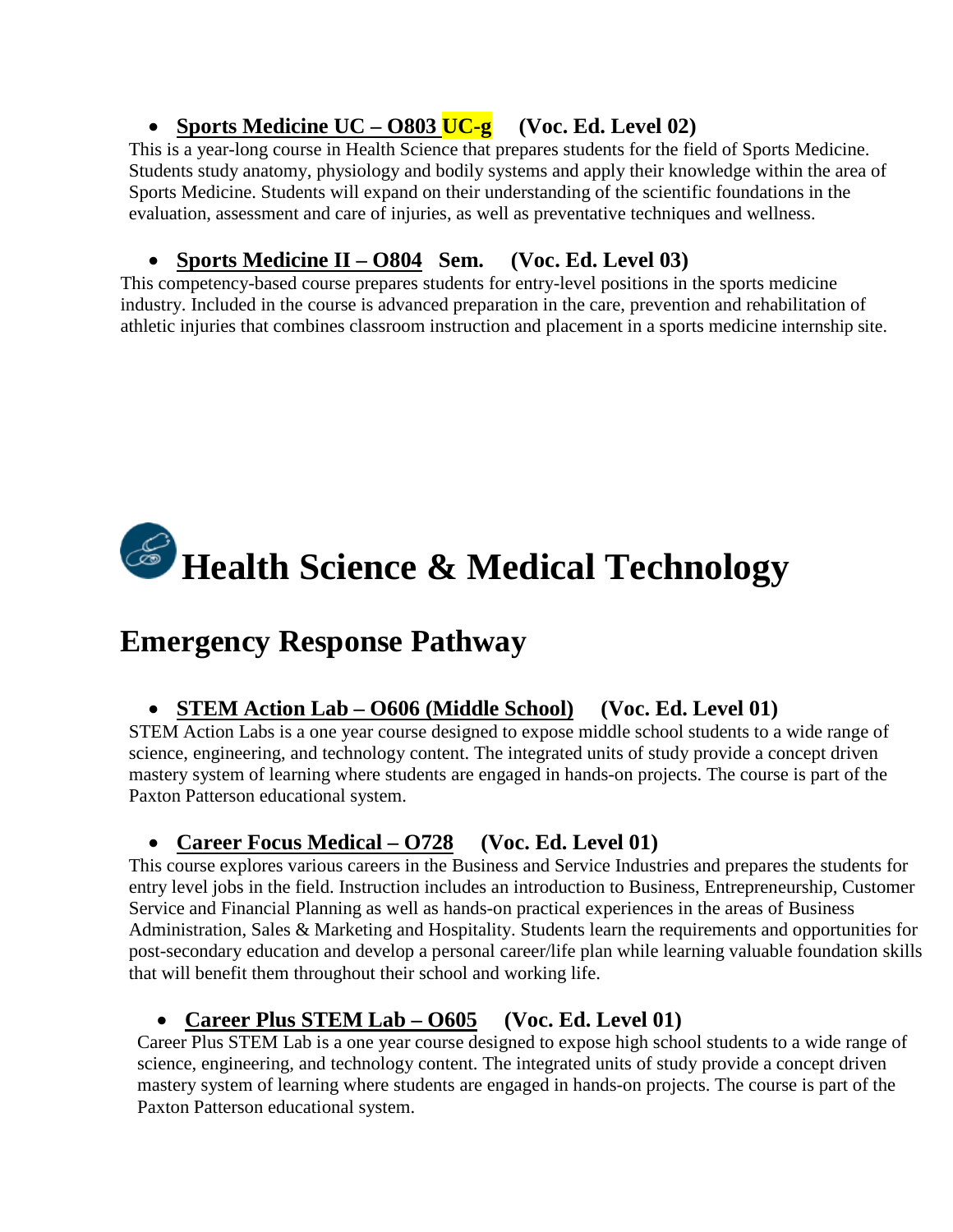## • **Medical Terminology & Human Anatomy – O765 Sem. (Voc. Ed. Level 01)**

This is a core class for students entering the medical/healthcare field. The course provides students with introductory information about the healthcare industry, and provides instruction in medical terminology, human anatomy and physiology, body systems and the standard precautions for infection control.

## • **Medical Core – O806 (Voc. Ed. Level 02)**

This course introduces students to diverse occupations in the medical/health field and to standards required of workers in the field. Medical Core I includes instruction in the ethical and legal responsibilities of the health care worker, safety, medical terminology, human anatomy and physiology, body systems and mechanics, standard precautions and health and fitness. Also included are health care delivery systems, regulatory agencies, research, current technology, and socio-economic issues affecting health care. Students explore career opportunities in therapeutic, diagnostic, and supportive areas. This course includes National Healthcare Foundation Standards.

## • **Emergency Medical Responder (EMR) – O796 Sem (Voc. Ed. Level 02)**

This class will teach students to provide immediate care to an ill or injured person and train them to assist emergency medical service (EMS) providers. Instructional content area skills include the history of health care, EMS overview, CPR and first aid skills, patient assessment, legal and ethical issues, triage and emergency responsibilities. Essential employability skill instruction in personal and interpersonal skills, employment literacy and industry focus will prepare students for the workplace. Completion of this class will provide a strong background useful in lifeguard positions, fire service, sports medicine, ski patrol, medical facilities and in preparation for the EMT class.

#### • **Emergency Medical Technician (EMT) – O764 (Voc. Ed. Level 03)**

The Emergency Medical Technician (EMT) class prepares students to take the National EMT certification exam, and the OCEMS Accreditation. Content area skills focus on patient assessment, EMT skills, trauma, medical, environmental, obstetric, and pediatric emergencies. Physical skills training, participation in simulation activities and CPR preparation are included. Supervised clinical experiences include an emergency room observation and an ambulance ride-along event. Program completers work as ambulance attendants, emergency room attendants and in other areas of prehospital care. Essential employability skills include personal, interpersonal, and communication skills, plus career development and employment literacy.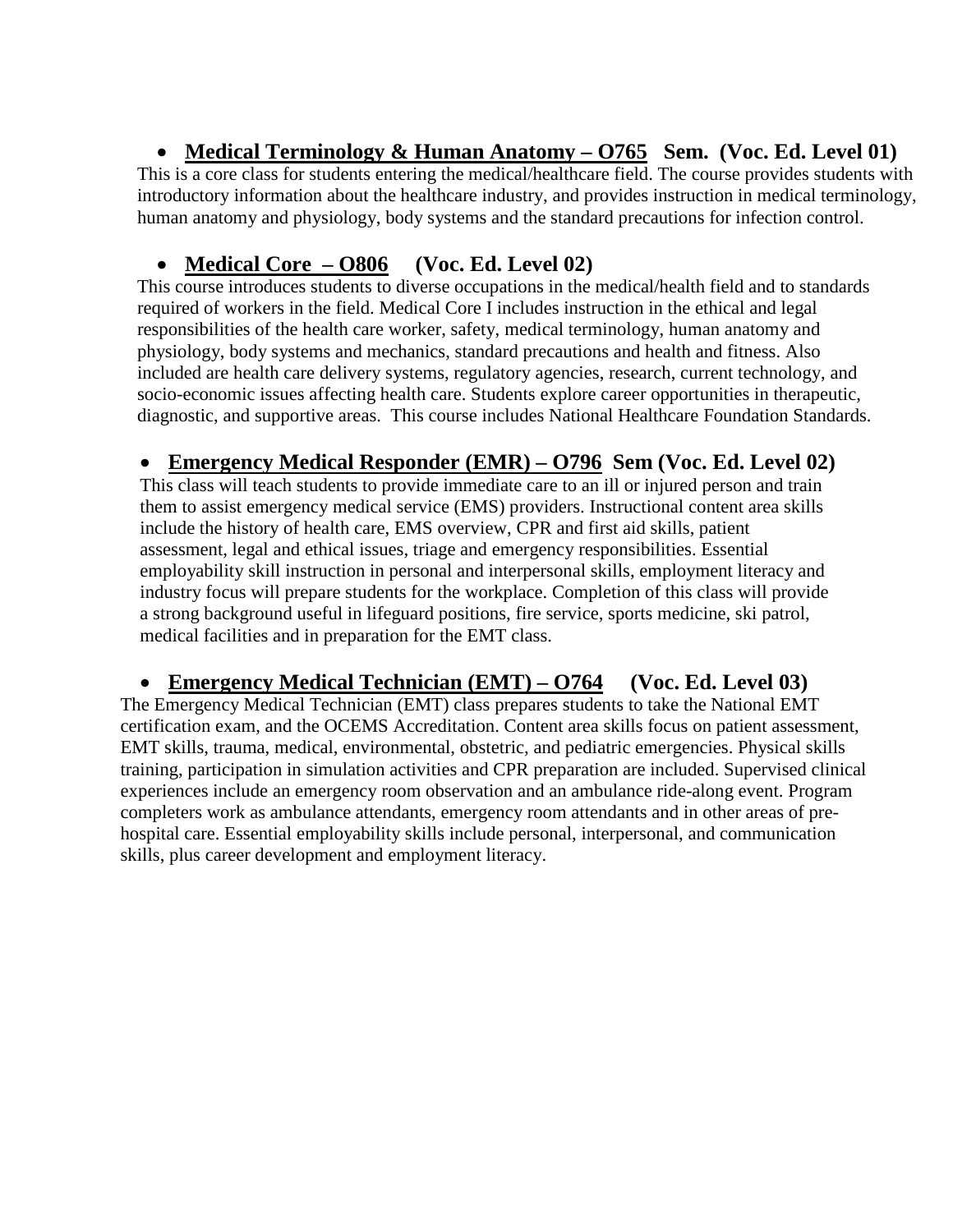# **Hospitality, Tourism & Recreation**

# **Culinary Arts Pathway**

## • **Career Focus Hospitality Services – New (Voc Ed. Level 01)**

This course provides students with an overview of the diverse career opportunities in culinary, lodging, travel, tourism, and recreation. Students will learn the requirements and opportunities for post-secondary study and develop a personal educational preparation and career plan. Topics include hospitality development and trends; foodservice operations and management; the hotel and lodging industry; the diverse segments of travel and tourism; and careers in leisure, recreation and entertainment. The course also covers aspects of hospitality management, such as business structures and operations; human resources; accounting practices; legal and safety issues; and marketing, sales, and service.

## • **Culinary Arts – O631 (Voc. Ed. Level 01)**

This is the foundation course for the Culinary Arts pathway. Students will learn about the Food Service and Hospitality Industry and explore a variety careers while learning and developing basic nutritional and food preparation skills.

## • **Principles of Baking – O637 Sem (Voc. Ed. Level 02)**

This is an elective course in the Culinary Arts Pathway. Students will be introduced to basic baking skills, principles and techniques. They will also learn safe food handling practices, and obtain skills in culinary science and math. This course will focus on the preparation of breads, pastries, sauces, pies, cookies, and cakes as well as decoration and presentation.

## • **Specialty Foods – O636 Sem (Voc. Ed. Level 02)**

This is an elective course in the Culinary Arts Pathway. Specialty Foods introduces the student to the contributions that various ethnic groups have made to American and International cookery. The culinary student will become familiar with the geography, food history, customs, common ingredients and preparation techniques of regions in the United States as well as from countries all over the world. The student will develop skills in kitchen organization, teamwork and equipment use. The core content standards and concepts of safe food handling and culinary science and math will also be taught and practiced.

## • **Garde-Manager – O612 Sem (Voc. Ed. Level 02)**

This is an elective course in the Culinary Arts Pathway. Topics of study and application will include basic Garde Manger techniques and fundamental principles of the cold kitchen. Students will plan, prepare, and present cold kitchen items such as hors d'oevres, pates, canapés, buffet salads and cold dressings. This course will instruct students in quality food preparation, presentation and buffet work. An introduction to fruit and vegetable carving will also be covered. The core content standards and concepts of safe food handling and culinary science and math will also be taught and practiced.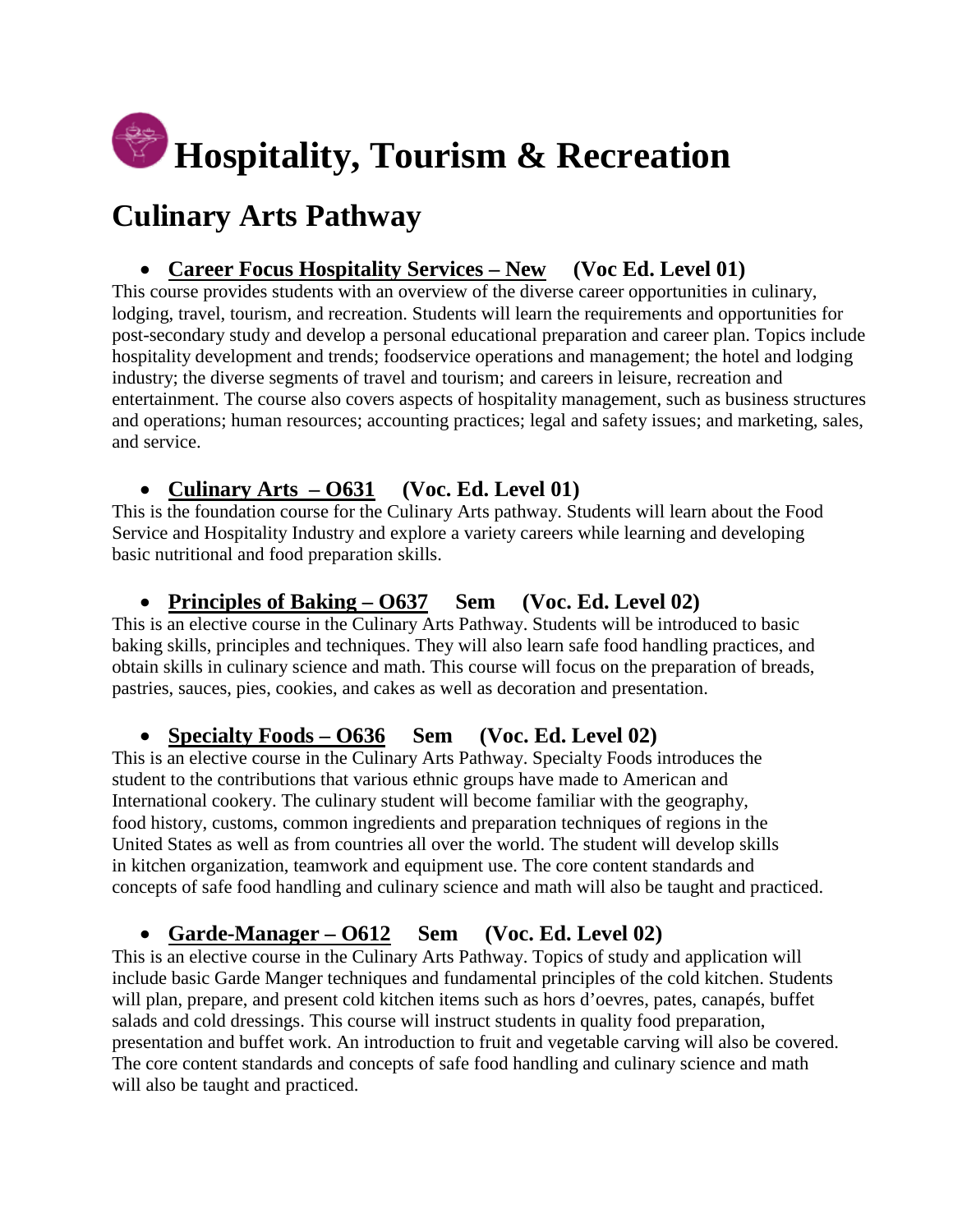## • **Event Catering – O613 (Voc. Ed. Level 03)**

This course provides students with an introduction into the Food Service and Hospitality Industry. Instruction includes industry regulations and safe food handling along with the basics of food preparation and service. Students will learn the basic elements of private catering and event planning.

### • **ServSafe Certification Preparation – New**

This is the third Course in the Culinary Arts Pathway. Students who take this course will be prepared to take the ServSafe Certification Exam. This certification is widely recognized as a professional certification in the Food Service industry, administered by the National Restaurant Association Educational Foundation. If a student receives an A or B in this course and elects to take the ServSafe Exam, they are eligible to receive articulation credit at local community colleges in their Culinary Arts programs. *(Note that the ServSafe exam is not administered, offered or paid for by the district, school or CTEp).*

# **Information Communication Technology**

# **Information Support & Services Pathway**

## • **STEM Action Lab – O606 (Middle School) (Voc. Ed. Level 01)**

STEM Action Labs is a one year course designed to expose middle school students to a wide range of science, engineering, and technology content. The integrated units of study provide a concept driven mastery system of learning where students are engaged in hands-on projects. The course is part of the Paxton Patterson educational system.

#### • **Tech Squad – O650 (Middle/High School) (Voc. Ed. Level 01)**

In this course, students will develop expertise in help desk operations and technology troubleshooting. Through participation in the nationally recognized program, Mouse Squad, and successful completion of this course, students will receive Mouse Squad certification. Mouse Squad provides students with opportunities to develop 21st century skills and apply them as they solve technical problems faced by their schools. The program, modeled on industry-standard help desks in business and industry, prepares and supports participants in the cultivation of technical and leadership skills needed for success in all work environments.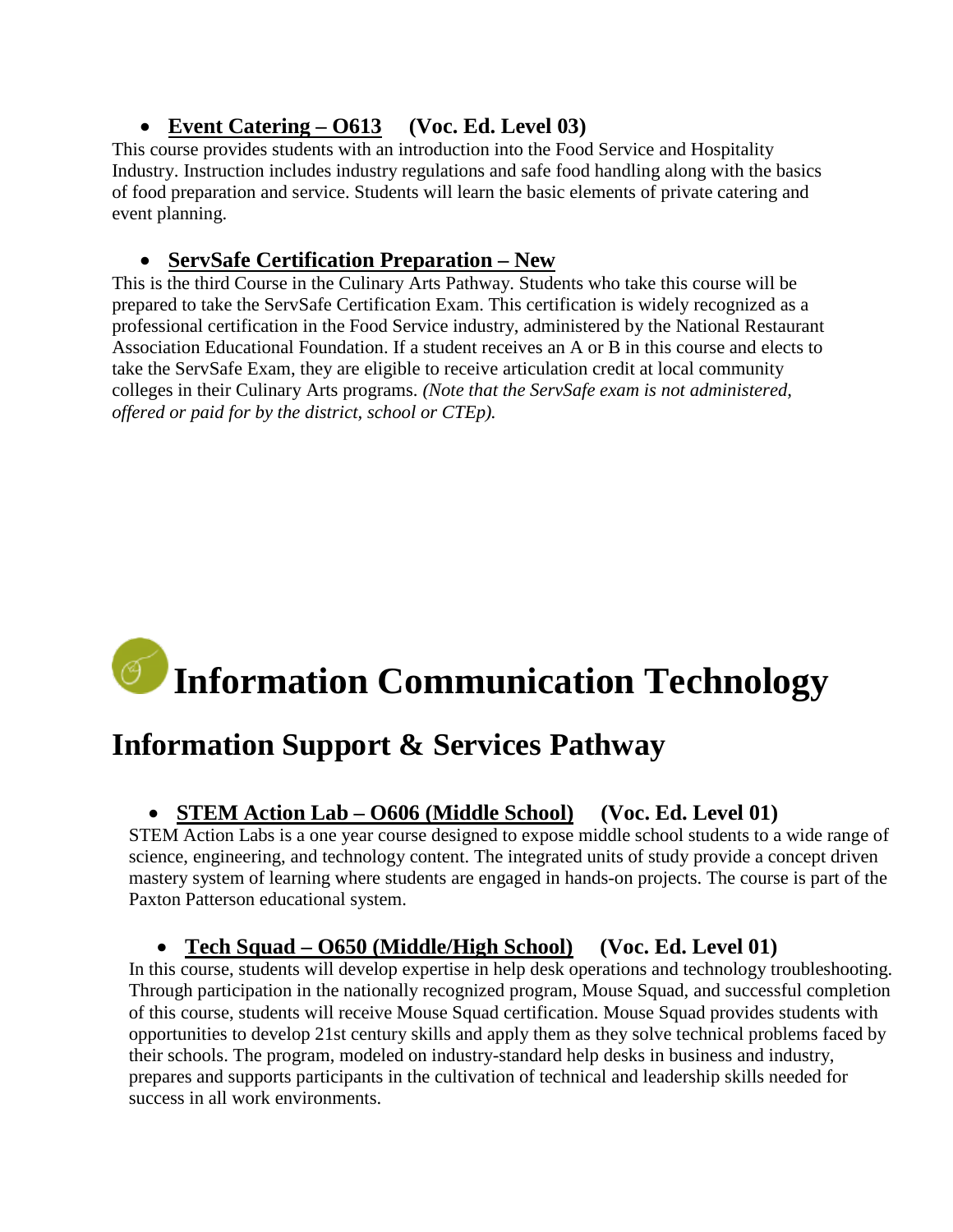## • **Career Plus STEM Lab – O605 (Voc. Ed. Level 01)**

Career Plus STEM Lab is a one year course designed to expose high school students to a wide range of science, engineering, and technology content. The integrated units of study provide a concept driven mastery system of learning where students are engaged in hands-on projects. The course is part of the Paxton Patterson educational system.

## • **Exploring Computer Science – O651 UC-g (Voc. Ed. Level 01)**

Course Description: This is the first course in the Information and Computer Technology (ICT) Sector Pathways. Students are introduced to the foundations of Computer Science using an inquiry-based, hands-on approach to understand and solving real world computing problems. Instruction includes the areas of Human Computer Interaction, Problem Solving, Web Design, Programming, Data Analysis and Robotics. Emphasis is placed on the creative, collaborative, interdisciplinary and problem-solving nature of computing. Upon completing the course, students will be prepared to pursue more advanced courses in the Pathway, and to further their exploration of college and careers in the ICT Industry. NOTE: This course follows the National Course outline developed by UCLA and LAUSD.

## • **ICT Essentials I – O608 (Voc. Ed. Level 02)**

This course is part of the Information Support and Services pathway, with specific focus on the implementation and support of computer services and software. Instruction prepares students for careers and industry certification in the Information and Communication Technologies area, as well as equips them to pursue post-secondary education and advancement in the field. ICT Essentials I concentrates on computer hardware, with a focus on architecture, central processing units, memory systems, operating system basics, hardware and an introduction to network cards.

## • **Internet Web Design & Development – O749 (Voc. Ed. Level 02)**

This course is designed to provide students with classroom and laboratory experience in current and emerging networking and web design technology that will empower them to enter employment and/or further education and training in the computer networking field. The processes of designing and maintaining a Web site will be covered as the student develops personal web pages.

## • **Technology Certification for Business – O630 (Voc. Ed. Level 03)**

In this course, students will develop expertise in Microsoft Office applications. Students learn the different tasks involved in the daily operation of a business, and use the appropriate software and systems to complete these tasks. Technology Certification for Business provides students with opportunities to develop 21st century skills and as well as equips them to pursue post-secondary education and advancement in the field. Technology Certification for Business concentrates on Microsoft Office PowerPoint, Excel, Word, and Access. Instruction includes those areas and skills included on the Microsoft Office Specialist (MOS) Certification exam.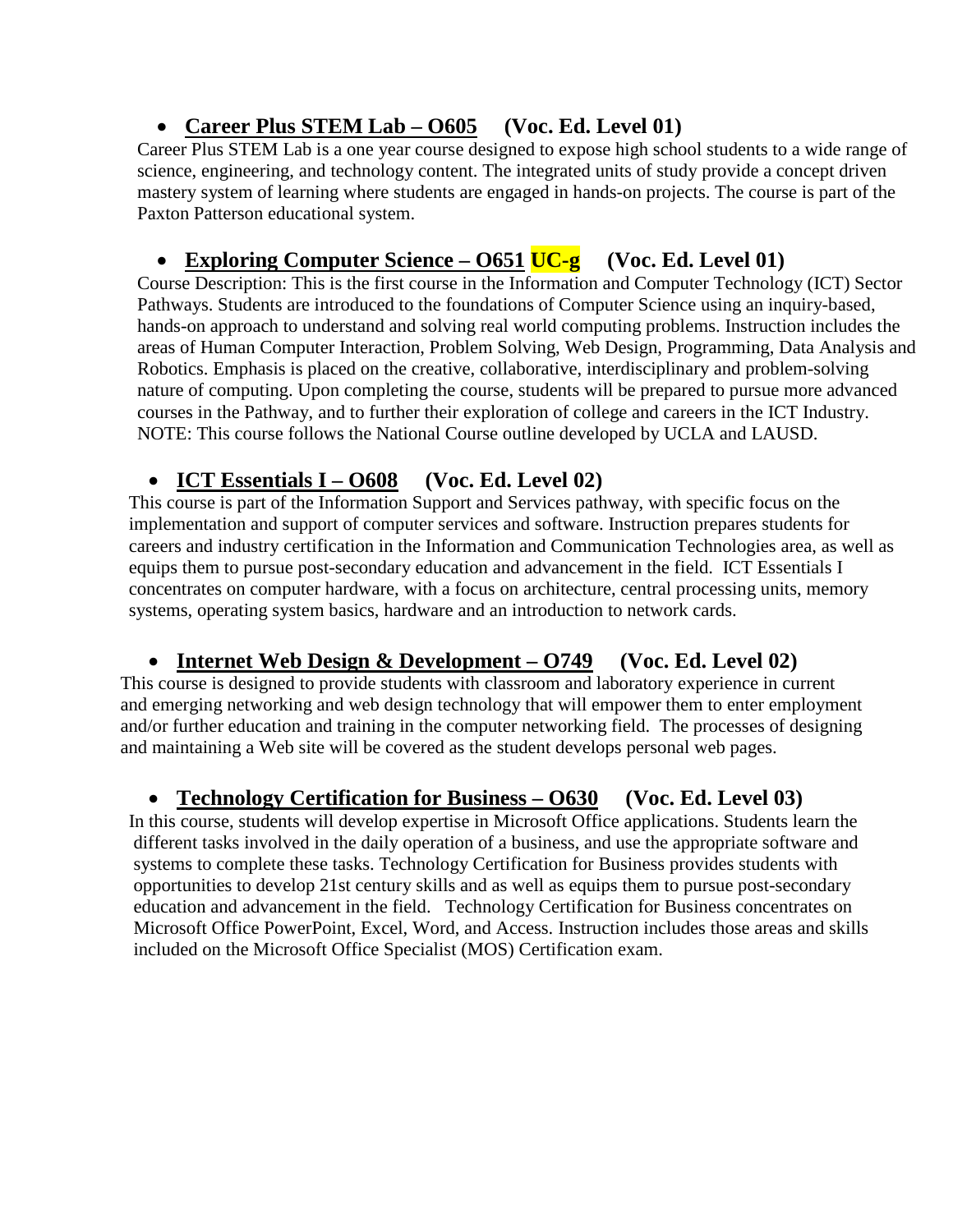## • **AP Computer Science Principles – New**

AP Computer Science Principles offers a multidisciplinary approach to teaching the underlying principles of computation. The course will introduce students to creative aspects of programming, using abstractions and algorithms, working with large data sets, understandings of the Internet and issues of cybersecurity, and impacts of computing that affect different populations. AP Computer Science Principles will give students the opportunity to use current technologies to solve problems and create meaningful computational artifacts. Together, these aspects of the course make up a rigorous and rich curriculum that aims to broaden participation in computer science. The [AP](http://secure-media.collegeboard.org/digitalServices/pdf/ap/ap-computer-science-principles-curriculum-framework.pdf) Computer Science Principles Curriculum [Framework](http://secure-media.collegeboard.org/digitalServices/pdf/ap/ap-computer-science-principles-curriculum-framework.pdf) focuses on the innovative aspects of computing as well as the computational thinking practices that help students see how computing is relevant to many areas of their everyday lives.

## • **Professional Internship – O745 (Voc. Ed. Level 03)**

This practicum and internship course allows the students to apply academic and career readiness skills in a workplace environment. Instruction will combine standards-based classroom instruction with extended on-site industry experience. Students will learn all aspects of Professionalism, and apply 21st Century Skills of Communication, Collaboration, Critical Thinking, Creativity and Problem Solving in a real world setting. Interested students can prepare to take the WorkKeys National Career Readiness Certificate.

# **Information Communication Technology**

## **Robotics Pathway**

#### • **STEM Action Lab – O606 (Middle School) (Voc. Ed. Level 01)**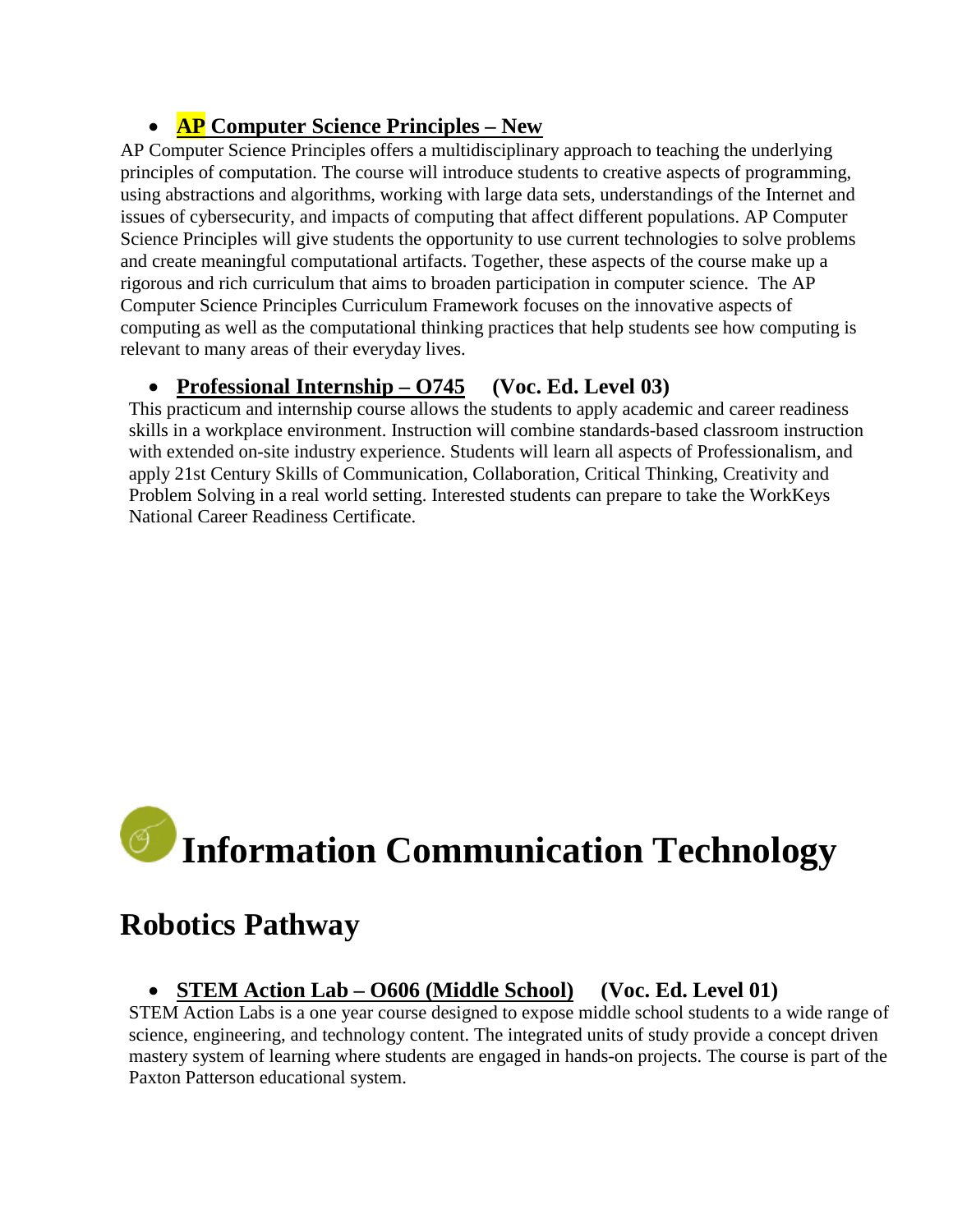## • **Tech Squad – O650 (Middle/High School) (Voc. Ed. Level 01)**

In this course, students will develop expertise in help desk operations and technology troubleshooting. Through participation in the nationally recognized program, Mouse Squad, and successful completion of this course, students will receive Mouse Squad certification. Mouse Squad provides students with opportunities to develop 21st century skills and apply them as they solve technical problems faced by their schools. The program, modeled on industry-standard help desks in business and industry, prepares and supports participants in the cultivation of technical and leadership skills needed for success in all work environments.

## • **Career Plus STEM Lab – O605 (Voc. Ed. Level 01)**

Career Plus STEM Lab is a one year course designed to expose high school students to a wide range of science, engineering, and technology content. The integrated units of study provide a concept driven mastery system of learning where students are engaged in hands-on projects. The course is part of the Paxton Patterson educational system.

## • **Exploring Computer Science – O651 (Voc. Ed. Level 01)**

Course Description: This is the first course in the Information and Computer Technology (ICT) Sector Pathways. Students are introduced to the foundations of Computer Science using an inquiry-based, hands-on approach to understand and solving real world computing problems. Instruction includes the areas of Human Computer Interaction, Problem Solving, Web Design, Programming, Data Analysis and Robotics. Emphasis is placed on the creative, collaborative, interdisciplinary and problem-solving nature of computing. Upon completing the course, students will be prepared to pursue more advanced courses in the Pathway, and to further their exploration of college and careers in the ICT Industry. NOTE: This course follows the National Course outline developed by UCLA and LAUSD.

## • **C-STEM – O652 (Middle/High School) UC-g (Voc. Ed. Level 02)**

This course provides a formal development of the algebraic skills and concepts using interactive computing, computer programming in C/C++, and hands-on robotics. This integrated math curriculum meets both Algebra I course requirements and CTE standards. This course is meant to be an engaging support class for students concurrently taking algebra 1 or Integrated Mathematics 1. Robotics involves a variety of math and engineering concepts. Integrating robotics into the Algebra curriculum helps make abstract ideas concrete and allows students to apply mathematical concepts to real world problems. Students will study, analyze, and modify existing C/C+ programs and develop their own programs that will integrate computing and robotics with major Algebra I concepts including operations with real numbers, linear equations and inequalities, relations and functions, polynomials, quadratic equations, system of linear equations with two variables, algebraic fractions, and nonlinear equations. Through hands-on robotics projects, students develop algebraic thinking, problem solving, effective communication, and team work skills.

## • **Robotics I – O716 (Voc. Ed. Level 02)**

This is an introductory course in the field of robotics. Students will explore the interaction of science and technology and learn how these concepts are applied in engineering, control systems and automation. Students will use inquiry, research, and design methods to solve problems, and construct robotic devices using industry-standard systems software and technology.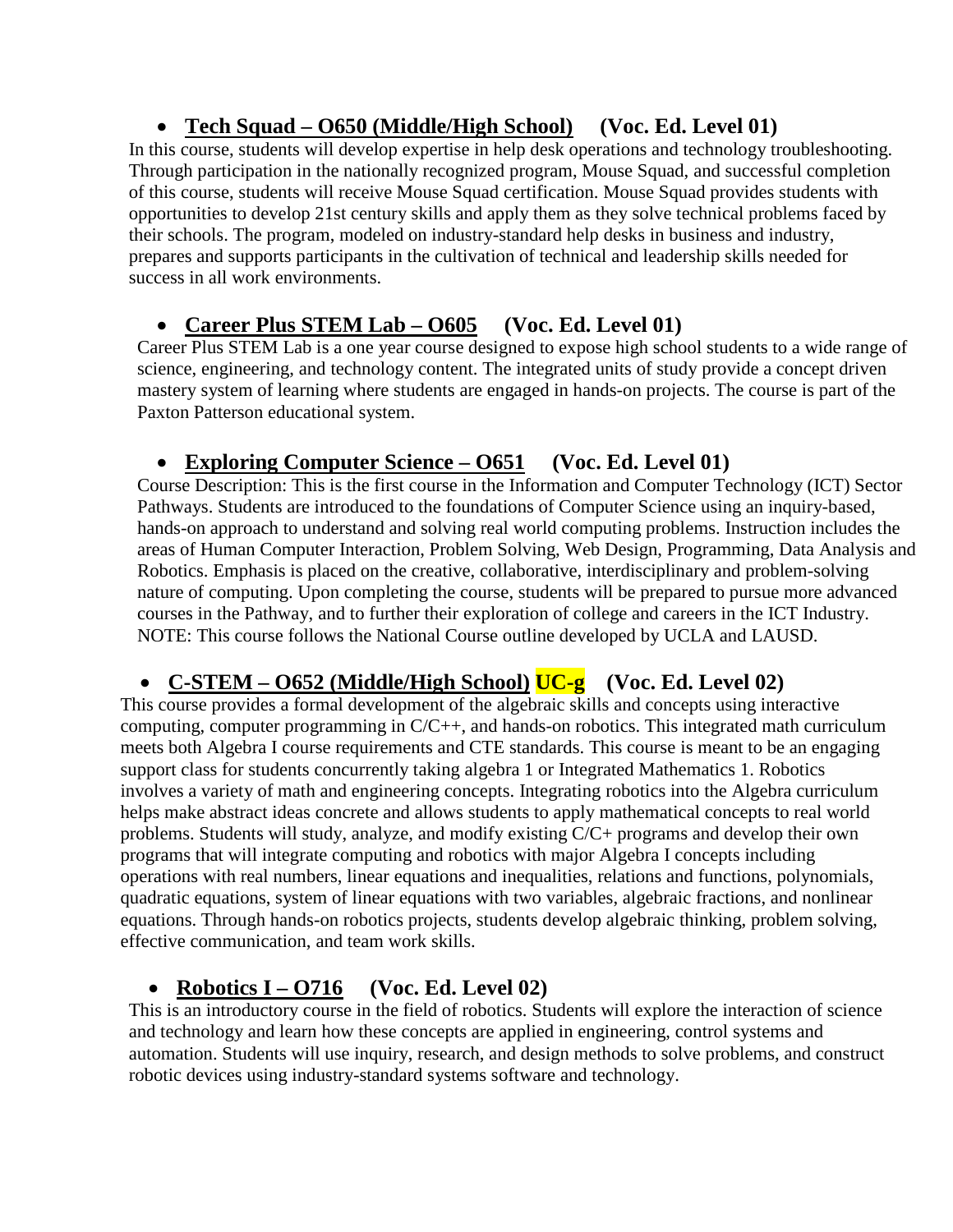## • **Robotics II – O717 (Voc. Ed. Level 03)**

This is the second course in the Robotics sequence of courses. Students will continue to explore the interaction of science and technology and learn how more advanced concepts are applied in engineering, control systems and automation. Students will use inquiry, research, and design methods to solve problems, and construct robotic devices using industry-standard systems software and technology.

## • **Professional Internship – O745 (Voc. Ed. Level 03)**

This practicum and internship course allows the students to apply academic and career readiness skills in a workplace environment. Instruction will combine standards-based classroom instruction with extended on-site industry experience. Students will learn all aspects of Professionalism, and apply 21st Century Skills of Communication, Collaboration, Critical Thinking, Creativity and Problem Solving in a real world setting. Interested students can prepare to take the WorkKeys National Career Readiness Certificate.

# **Information Communication Technology**

# **Video Game Design Pathway**

#### • **STEM Action Lab – O606 (Middle School) (Voc. Ed. Level 01)**

STEM Action Labs is a one year course designed to expose middle school students to a wide range of science, engineering, and technology content. The integrated units of study provide a concept driven mastery system of learning where students are engaged in hands-on projects. The course is part of the Paxton Patterson educational system.

#### • **Tech / Mouse Squad – O650 (Middle School) (Voc. Ed. Level 01)**

In this course, students will develop expertise in help desk operations and technology troubleshooting. Through participation in the nationally recognized program, Mouse Squad, and successful completion of this course, students will receive Mouse Squad certification. Mouse Squad provides students with opportunities to develop 21st century skills and apply them as they solve technical problems faced by their schools. The program, modeled on industry-standard help desks in business and industry, prepares and supports participants in the cultivation of technical and leadership skills needed for success in all work environments.

## • **Career Plus STEM Lab – O605 (Voc. Ed. Level 01)**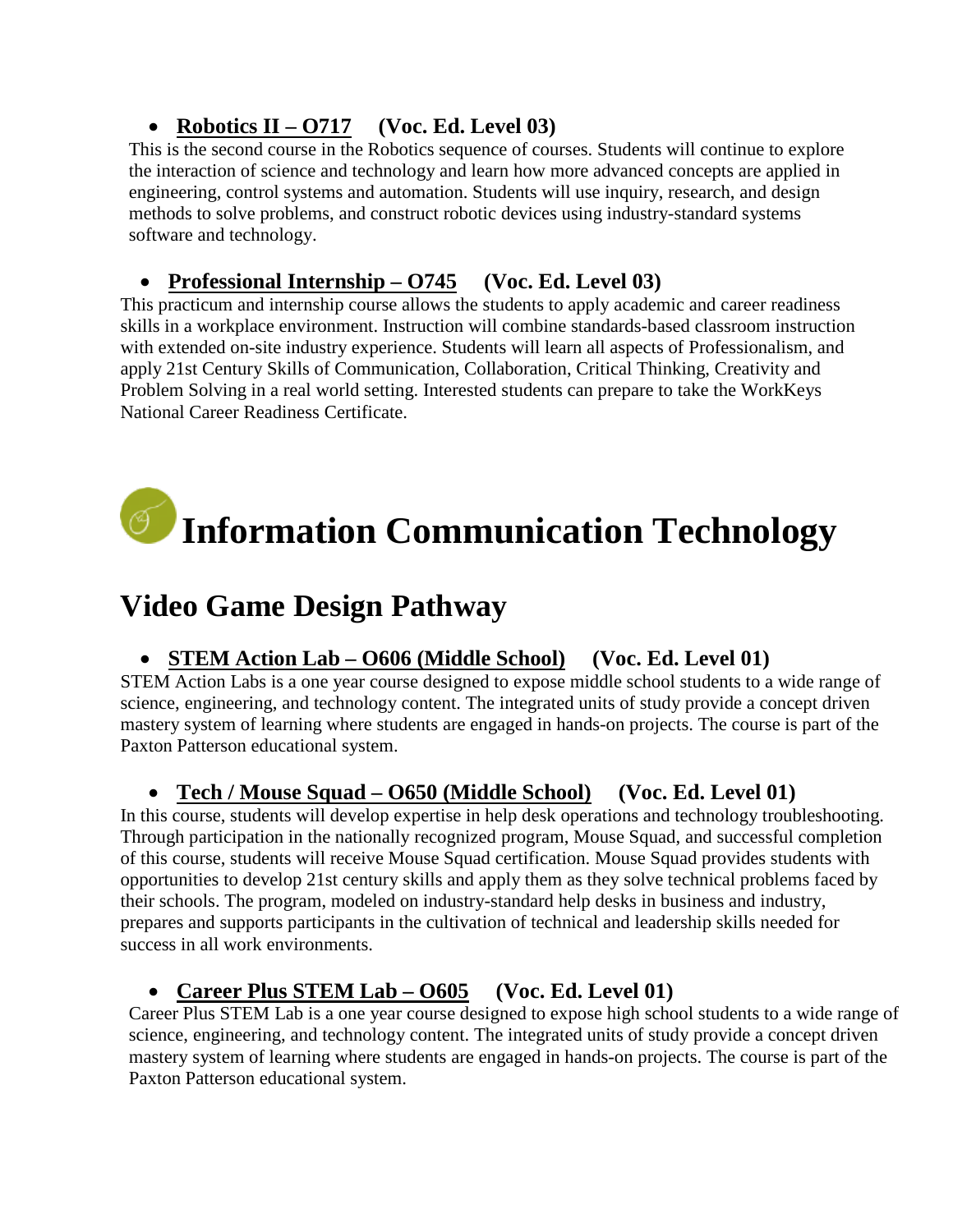## • **Exploring Computer Science – O651 (Voc. Ed. Level 01)**

Course Description: This is the first course in the Information and Computer Technology (ICT) Sector Pathways. Students are introduced to the foundations of Computer Science using an inquiry-based, hands-on approach to understand and solving real world computing problems. Instruction includes the areas of Human Computer Interaction, Problem Solving, Web Design, Programming, Data Analysis and Robotics. Emphasis is placed on the creative, collaborative, interdisciplinary and problem-solving nature of computing. Upon completing the course, students will be prepared to pursue more advanced courses in the Pathway, and to further their exploration of college and careers in the ICT Industry. NOTE: This course follows the National Course outline developed by UCLA and LAUSD.

## • **Video Game Design I – O622 (Voc. Ed. Level 02)**

This is an introductory course into the growing field of Video Game Design. Students will learn the basic concepts of game design, together with a study of the technologies, tools and languages. Instruction will include hands-on experiences with 2D & 3D modeling and animation.

## • **Video Game Design II – O620 (Voc. Ed. Level 03)**

This is the second course in the Video Game Design program. Instruction includes the study of 2D & 3D game design concepts, technologies and programming, including 3D modeling, animation, scripting and production. Students will create a professional portfolio while developing intermediate skills and knowledge in game design, concept development, storyboarding, character development, and user interfaces.

## • **Professional Internship – O745 (Voc. Ed. Level 03)**

This practicum and internship course allows the students to apply academic and career readiness skills in a workplace environment. Instruction will combine standards-based classroom instruction with extended on-site industry experience. Students will learn all aspects of Professionalism, and apply 21st Century Skills of Communication, Collaboration, Critical Thinking, Creativity and Problem Solving in a real world setting. Interested students can prepare to take the WorkKeys National Career Readiness Certificate.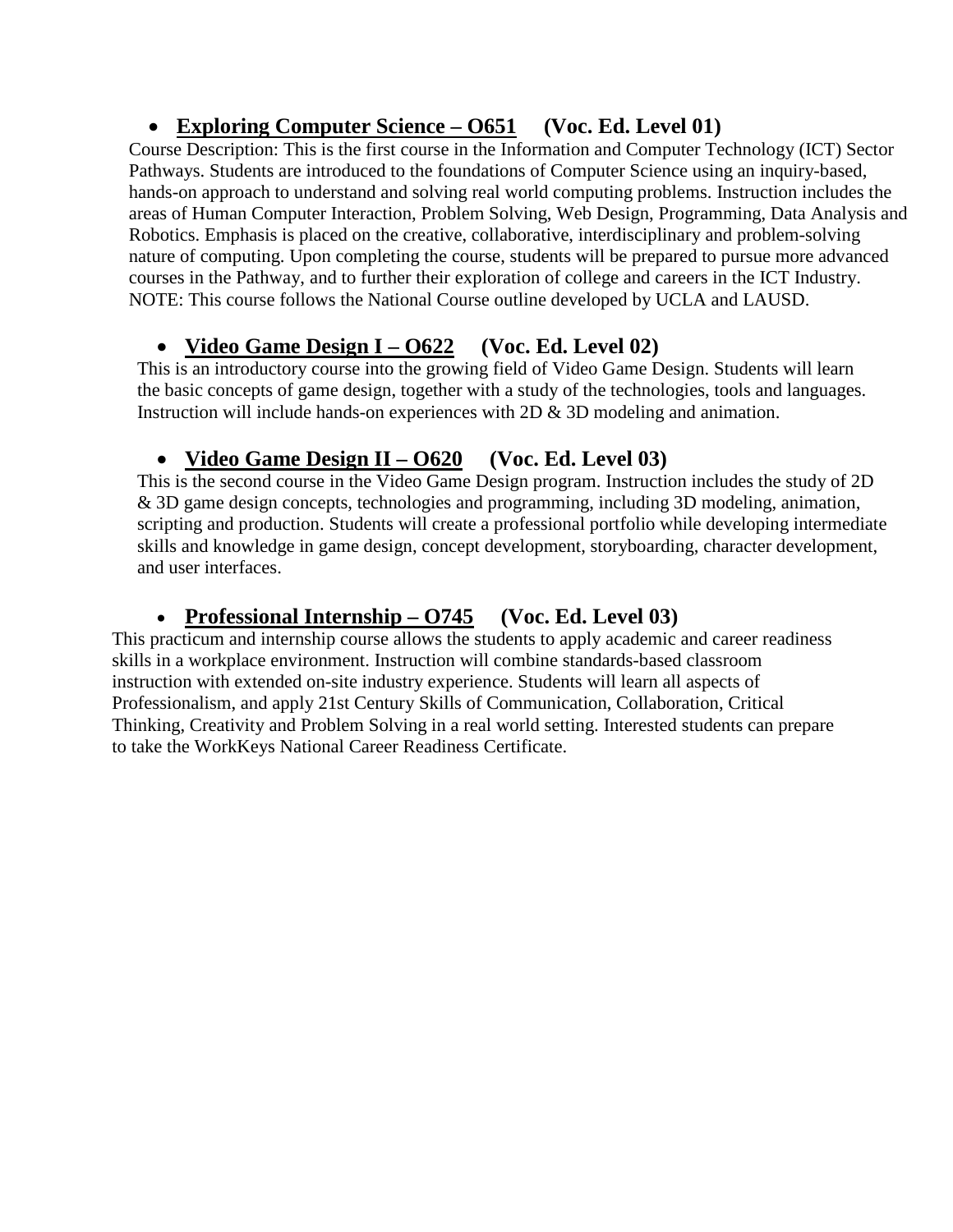

# **Product Design Pathway**

## • **STEM Action Lab – O606 (Middle School) (Voc. Ed. Level 01)**

STEM Action Labs is a one year course designed to expose middle school students to a wide range of science, engineering, and technology content. The integrated units of study provide a concept driven mastery system of learning where students are engaged in hands-on projects. The course is part of the Paxton Patterson educational system.

## • **Product Design Studio I – O617 (Voc. Ed. Level 01)**

Students will learn to think as product designers through project based learning, presentations, discussions, and critiques. They will gain experience in generating innovative product concepts that conform to a set of design criteria. Students will receive instruction in hand sketching and sculpting in various materials in order to create a variety of product prototypes from their sketches. They will utilize various hand and machine tools to complete their prototypes. To support the design process, students will present their concepts in design briefs, hand sketches, and 3-D form studies in various materials.

## • **Career Plus STEM Lab – O605 (Voc. Ed. Level 01)**

Career Plus STEM Lab is a one year course designed to expose high school students to a wide range of science, engineering, and technology content. The integrated units of study provide a concept driven mastery system of learning where students are engaged in hands-on projects. The course is part of the Paxton Patterson educational system.

#### • **3D Computer Aided Design – O762 (Voc. Ed. Level 02)**

Students will review and refine their basic skills in Computer Aided Drafting and learn how to apply them in the area of 3-D Drafting and Design. Students will receive instruction in 3-D software, including sketching, assembly, and rapid prototyping and will apply these skills in a variety of projectbased applications. This course provides the student with an understanding of the development process from concept through design to the final product prototype. Students will develop a solid foundation of drafting skills and techniques that will enable them to draw and design using CAD software. They will learn fundamental concepts of creating, editing, dimensioning, viewing and plotting 2D drawings. 3D modeling concepts will also be introduced and students will produce a portfolio of selected projects for presentation to teachers, peers and community professionals. This is an introductory course in the pathway that prepares students for future study in careers related to various fields of engineering and design.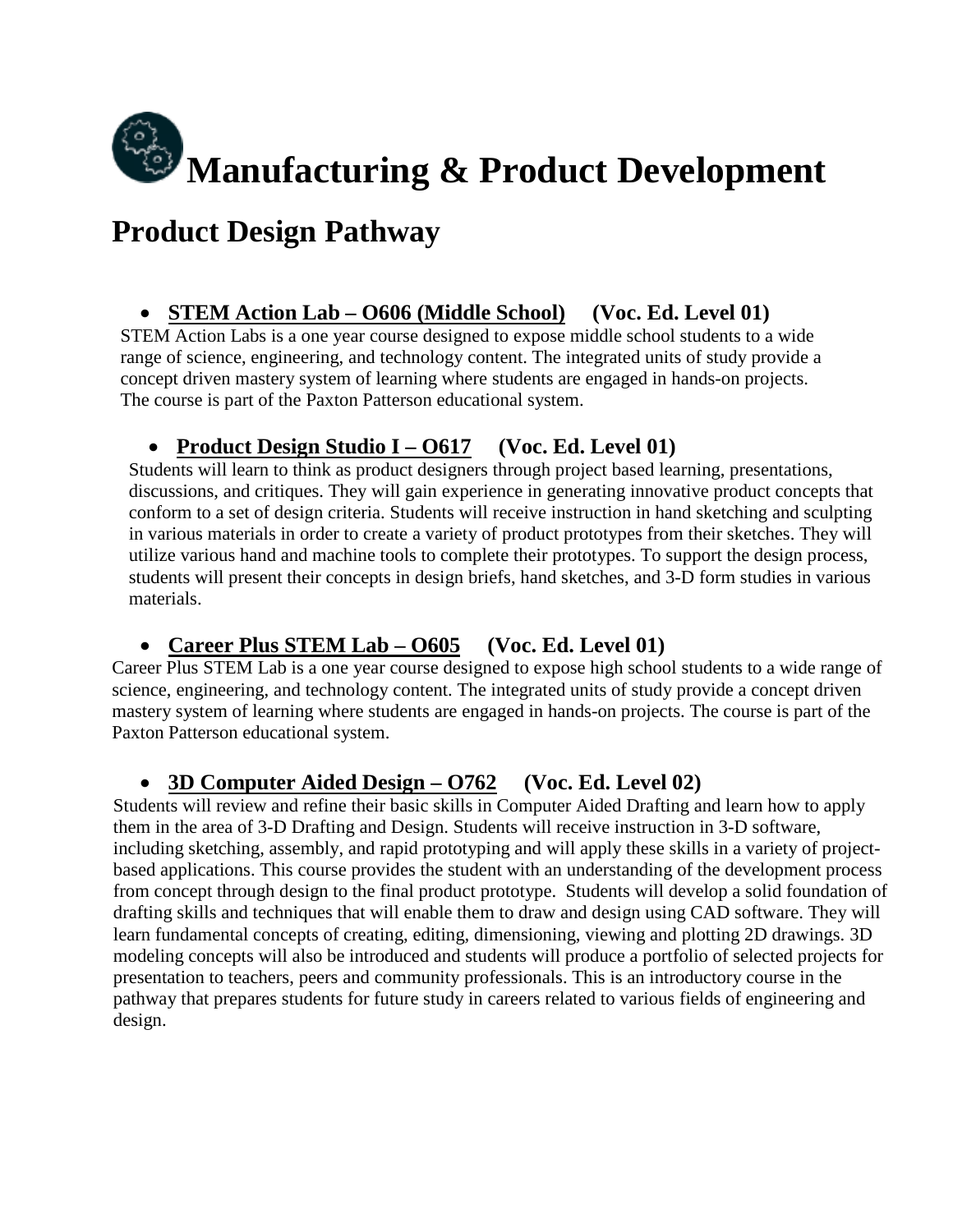## • **Product Design Studio II – O618 (Voc. Ed. Level 03)**

This course will provide students with further practice in developing design briefs and products that respond to product design challenges through project-based learning. Students will work in teams to coordinate their ideas, proposals, new product prototypes, and presentations. Increased emphasis in this course will be given to innovation, ergonomics, sustainability, universal design, usability, manufacturability, materials, and aesthetic appeal. Students will improve their skills in hand sketching and sculpting in various materials in order to fabricate prototypes. They will also prepare detailed drawings and illustrations using computer aided design techniques. Grading will be based on teamwork skills, the design process outcomes, presentations, and critiques.

## • **Professional Internship – O745 (Voc. Ed. Level 03)**

This practicum and internship course allows the students to apply academic and career readiness skills in a workplace environment. Instruction will combine standards-based classroom instruction with extended on-site industry experience. Students will learn all aspects of Professionalism, and apply 21st Century Skills of Communication, Collaboration, Critical Thinking, Creativity and Problem Solving in a real world setting. Interested students can prepare to take the WorkKeys National Career Readiness Certificate.

# **Marketing, Sales & Service**

# **Entrepreneurship Pathway**

## • **Career Plus STEM Lab – O605 (Voc. Ed. Level 01)**

Career Plus STEM Lab is a one year course designed to expose high school students to a wide range of science, engineering, and technology content. The integrated units of study provide a concept driven mastery system of learning where students are engaged in hands-on projects. The course is part of the Paxton Patterson educational system.

## • **Marketing I – O910 (Voc. Ed. Level 01)**

Students will understand how a new product or service concept is successfully developed and brought to market through research, brand integration and product promotion. Using real-life examples, students will explore concepts in international, direct response, and e-marketing. Additionally, they will be introduced to specialty marketing segments such as: sports, travel/tourism, and hospitality marketing.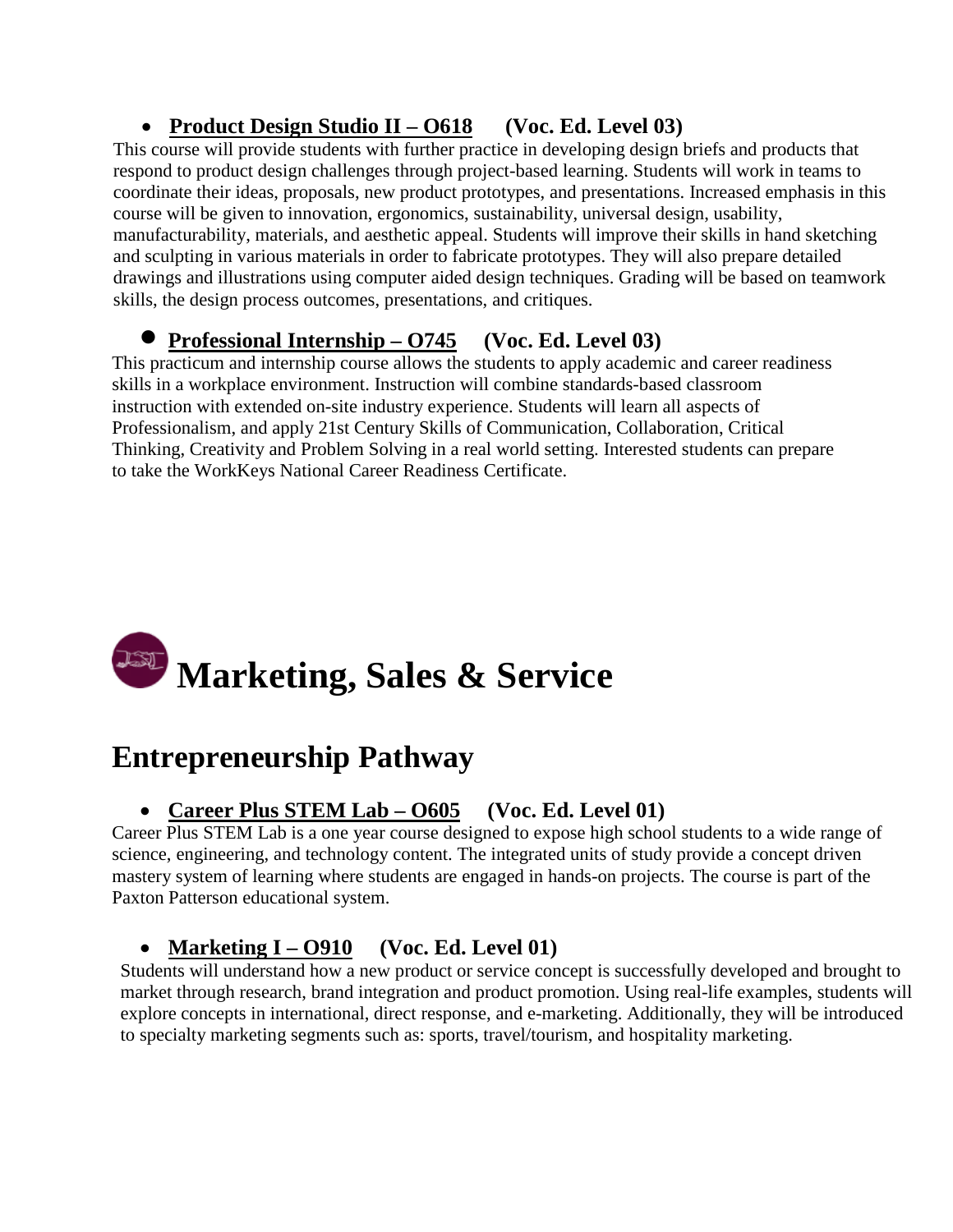## • **Entrepreneurship I – O744 (Voc. Ed. Level 02)**

This course provides students with the information needed to start a business operation. Students will learn how to identify a business opportunity, understand business legal structures, small business budgeting, record keeping methods, staffing, marketing and promotion. Instruction will include an introduction to the elements of a Business Plan including Marketing and Technology.

## • **Entrepreneurship II – O752 (Voc. Ed. Level 03)**

This second course in the Entrepreneurship pathway broadens the student's knowledge and understanding and increases their skills in the areas of entrepreneurship and business operations. Students will use their skills to identify a business opportunity and develop Business, Marketing and Technology Plans, incorporating the areas of business legal structures, small business budgeting, record keeping methods, staffing, marketing and promotion. Additionally, training will include selecting a business location and monitoring growth and results.

#### • **International Business / Global Marketing – O627/O628 (Voc. Ed. Level 02)**

International Business provides an introduction and overview of international business with a global perspective on international trade. Career preparation/foundation skills include personal, interpersonal, critical thinking and technology skills. Academic integration supports the content area skills of internal and external environments, channels of distribution, finance, communication and travel.

## • **Marketing & Society – O912 UC-g (Voc. Ed. Level 03)**

This course will give students a fundamental understanding of the relationship between marketing and popular culture. Marketing techniques, the elements of persuasion, and the effect on societal behavior will be studied. Particular focus will be given to the marketing strategies employed and the positive/negative effects of those strategies. Examples of topics included are marketing to children, minorities, and green, political and charitable marketing. Complex ethical issues in marketing and marketing's contribution to stereotypes, representation of gender, materialism, and over-consumption will be studied. Students will also reflect and respond to the creation and expansion of markets via global marketing techniques, their positive and negative impacts on society, and corporate social responsibility.

## • **Professional Internship – O745 (Voc. Ed. Level 03)**

This practicum and internship course allows the students to apply academic and career readiness skills in a workplace environment. Instruction will combine standards-based classroom instruction with extended on-site industry experience. Students will learn all aspects of Professionalism, and apply 21st Century Skills of Communication, Collaboration, Critical Thinking, Creativity and Problem Solving in a real world setting. Interested students can prepare to take the WorkKeys National Career Readiness Certificate.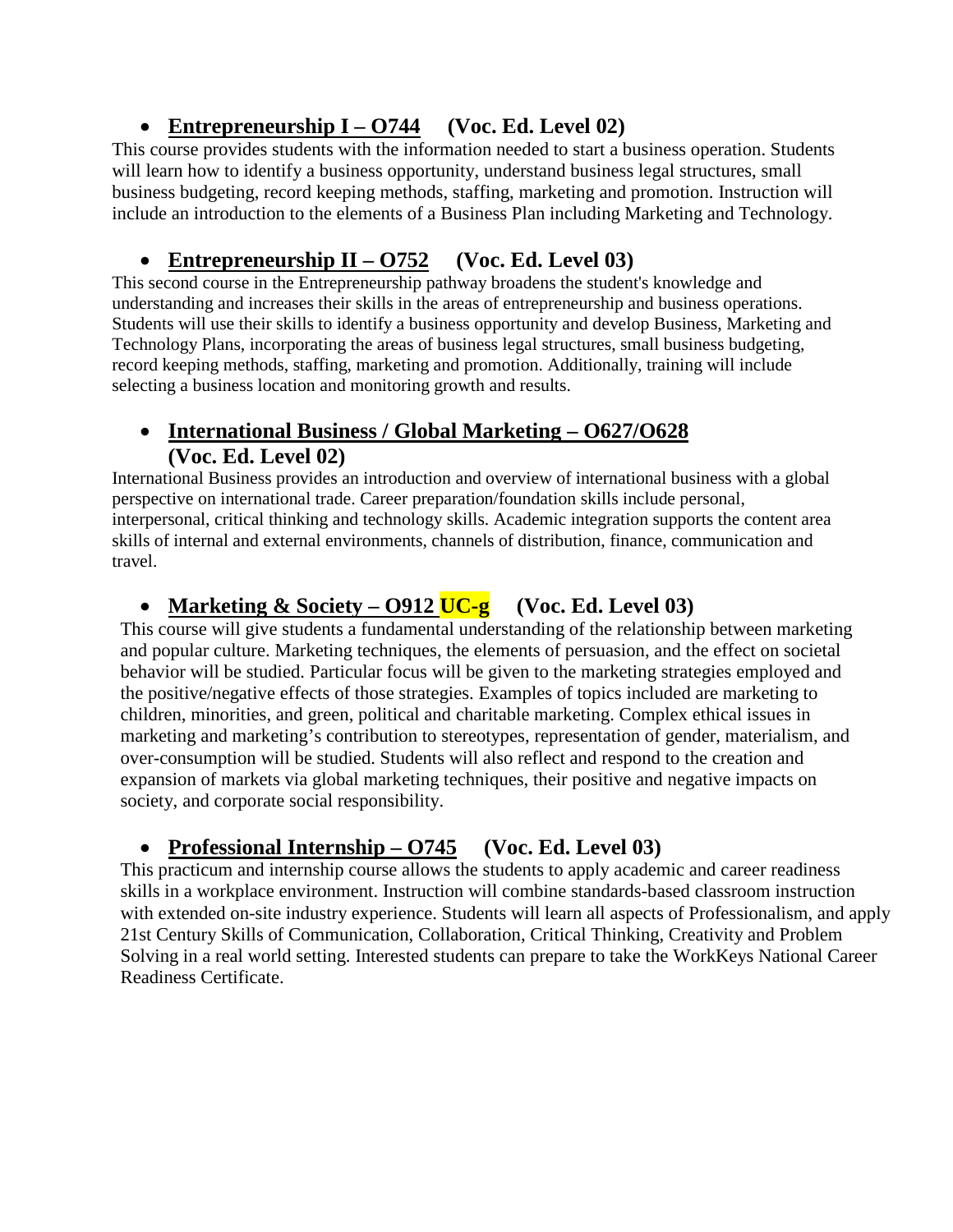

# **Public Safety Pathway**

#### • **STEM Action Lab – O606 (Middle School) (Voc. Ed. Level 01)**

STEM Action Labs is a one year course designed to expose middle school students to a wide range of science, engineering, and technology content. The integrated units of study provide a concept driven mastery system of learning where students are engaged in hands-on projects. The course is part of the Paxton Patterson educational system.

## • **Career Focus Protective Services – O729 (Voc. Ed. Level 01)**

This course explores various careers in the Protective Services and prepares the students for entry level jobs in the field. Instruction includes an introduction to First Responder, EMT, Fire Service and Police/Criminal Justice topics as well as hands-on practical experiences in these areas. Students learn the requirements and opportunities for post-secondary education and develop a personal career/life plan while learning valuable foundation skills that will benefit them throughout their school and working life.

#### • **Career Plus STEM Lab – O605 (Voc. Ed. Level 01)**

Career Plus STEM Lab is a one year course designed to expose high school students to a wide range of science, engineering, and technology content. The integrated units of study provide a concept driven mastery system of learning where students are engaged in hands-on projects. The course is part of the Paxton Patterson educational system.

#### • **Criminal Justice/Criminal Procedures – O924 (Voc. Ed. Level 02)**

Students will investigate the qualifications and requirements for various law enforcement occupations and learn the nature, history and philosophy of law enforcement. Other content area skills include constitutional law, policing issues and trends, court systems, trials, corrections and general aspects of law enforcement.

#### • **Crime Scene Investigation (CSI) – O927 (Voc. Ed. Level 02)**

In this course, students are introduced to the theory and practical application of forensic science. The course will emphasize the methods and protocol for the collection, preservation and analysis of evidence. Students will investigate latent fingerprints, fibers and textile evidence and biological evidence. Communication skills, report writing, presentation skills, and the application of scientific concepts are emphasized throughout the course. Students will become aware of the opportunities and requirements for a career in forensic science and law enforcement. In this course, students will further their study of the forensic science concepts taught in Crime Scene Investigation I. Included will be an introduction to crime scene photography, and the securing and analysis of DNA, impression, ballistics, and computer evidence in a criminal investigation. Students will be introduced to case studies in order to understand how crime scene investigators use evidence to solve crimes.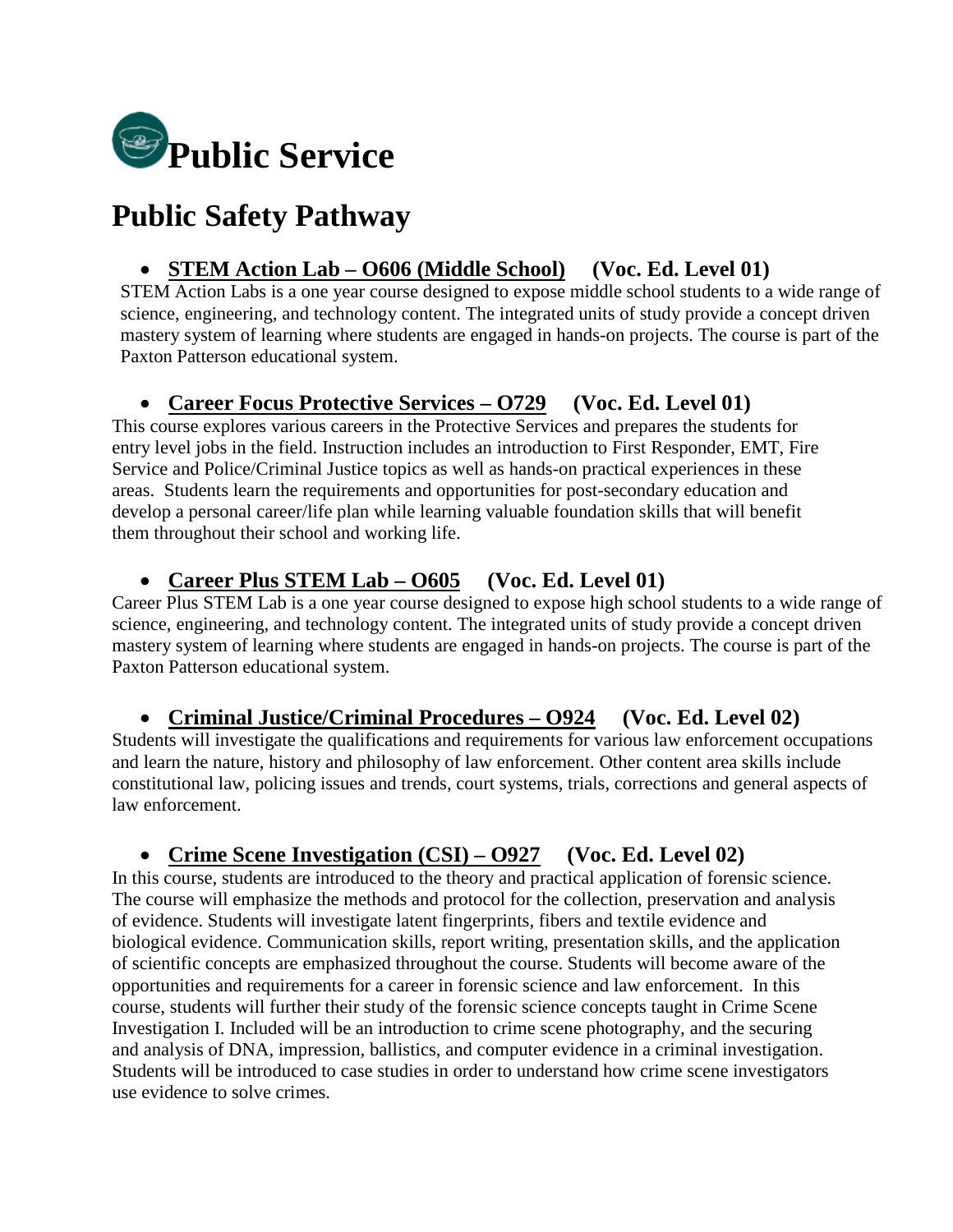## • **Law & Order I – O929 (Voc. Ed. Level 02)**

Students will be introduced to due process and the principles of our judicial system. Students learn the step-by-step process of initiating or defending a lawsuit and will undertake the analyses, preparation and presentation of both civil and criminal trial proceedings. Instruction will include the contents and preparation of a variety of legal documents and statutory filing procedures.

## • **Professional Internship – O745 (Voc. Ed. Level 03)**

This practicum and internship course allows the students to apply academic and career readiness skills in a workplace environment. Instruction will combine standards-based classroom instruction with extended on-site industry experience. Students will learn all aspects of Professionalism, and apply 21st Century Skills of Communication, Collaboration, Critical Thinking, Creativity and Problem Solving in a real world setting. Interested students can prepare to take the WorkKeys National Career Readiness Certificate.



# **Emergency Response Pathway**

## • **STEM Action Lab – O606 (Middle School) (Voc. Ed. Level 01)**

STEM Action Labs is a one year course designed to expose middle school students to a wide range of science, engineering, and technology content. The integrated units of study provide a concept driven mastery system of learning where students are engaged in hands-on projects. The course is part of the Paxton Patterson educational system.

## • **Career Focus Protective Services – O729 (Voc. Ed. Level 01)**

This course explores various careers in the Protective Services and prepares the students for entry level jobs in the field. Instruction includes an introduction to First Responder, EMT, Fire Service and Police/Criminal Justice topics as well as hands-on practical experiences in these areas. Students learn the requirements and opportunities for post-secondary education and develop a personal career/life plan while learning valuable foundation skills that will benefit them throughout their school and working life.

## • **Career Plus STEM Lab – O605 (Voc. Ed. Level 01)**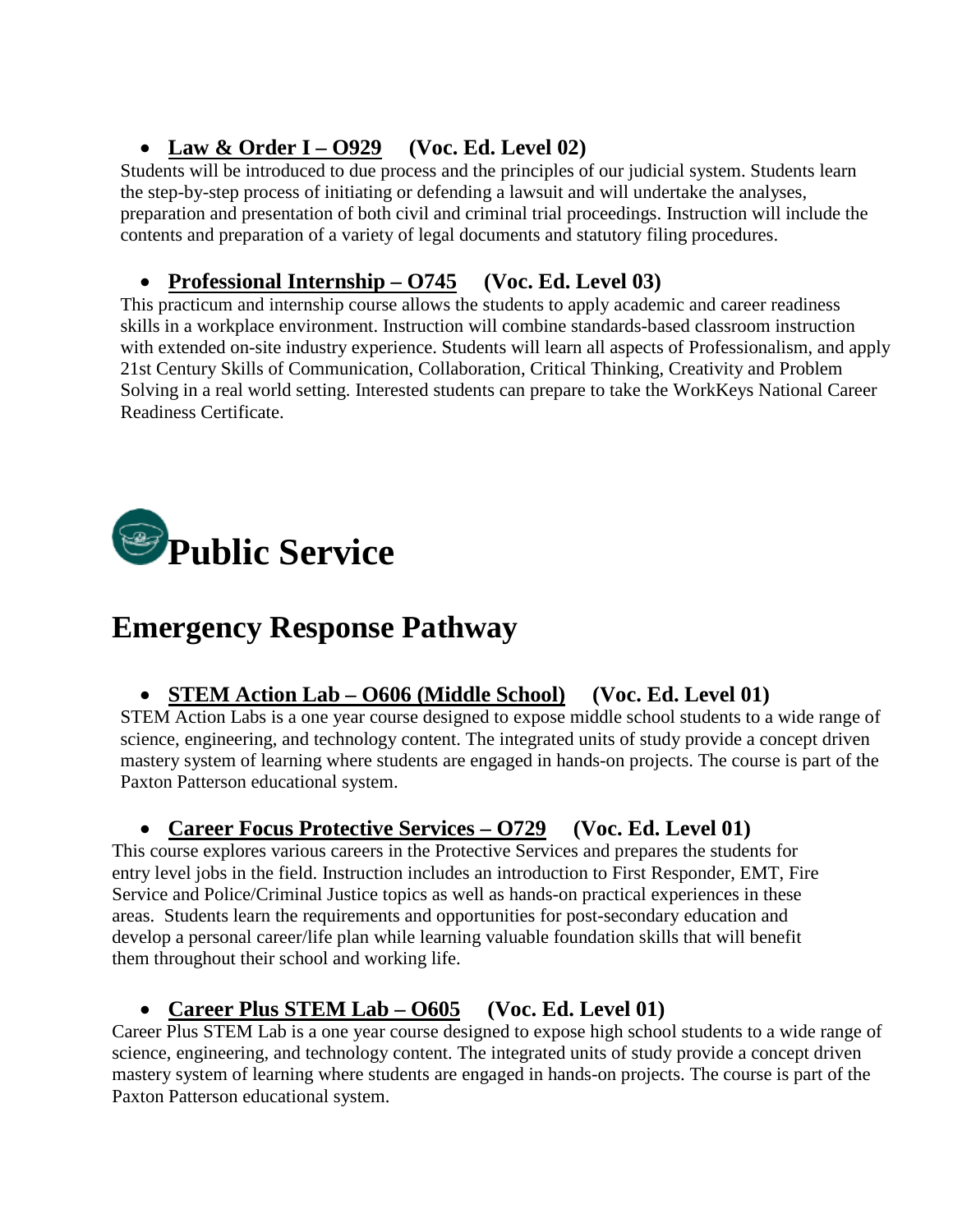## • **Fire Science – O922 Sem (Voc. Ed. Level 03)**

In the Fire Science course, students will learn the history of the Fire Service and how it shapes present fire service policy and procedure. Students will learn manipulative skills including ladders, self-contained breathing apparatus, rescue techniques, ropes and knots, and hose evolutions. Essential employment skills include personal, interpersonal and communication skills. Students are encouraged to continue study in the ROP Fire Service class.

## • **Fire Technology – O920 Sem (Voc. Ed. Level 03)**

In the Fire Service course, students will learn present trends in the fire service. Students will learn how to obtain employment in fire suppression, fire prevention careers, and emergency communications. Students will learn manipulative skills including hose evaluations, rescue techniques, ventilation and ladders. Essential employment skills include written test preparation, oral interview, and physical fitness manipulative tests. Students are encouraged to continue study in a Fire Science program through a local community college. College credit is awarded for successful completion of the Fire Service Course.



# **Automotive Pathway**

## • **STEM Action Lab – O606 (Middle School) (Voc. Ed. Level 01)**

STEM Action Labs is a one year course designed to expose middle school students to a wide range of science, engineering, and technology content. The integrated units of study provide a concept driven mastery system of learning where students are engaged in hands-on projects. The course is part of the Paxton Patterson educational system.

## • **Career Plus STEM Lab – O605 (Voc. Ed. Level 01)**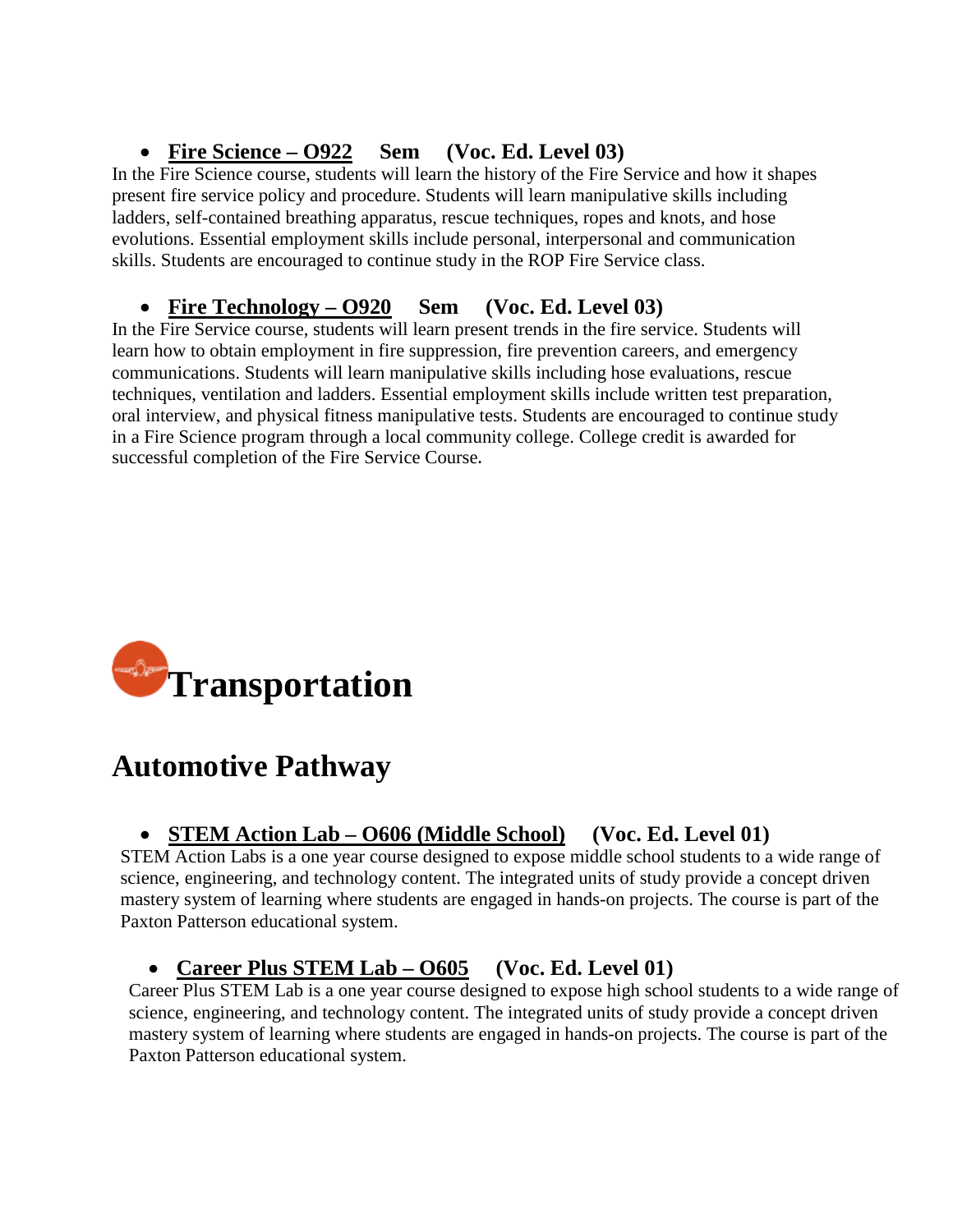• **Automotive & Transportation Technology I – O710 (Voc. Ed. Level 01)** This is the first course in the 3-course sequence that prepares students for the Maintenance and Light Repair (MLR) ASE Student Certification test. The MLR certification requires students to perform the most common maintenance and light repair services. Students will be introduced to automotive technology concepts in the classroom and be provided lab-based hands-on maintenance and repair experience.

• **Automotive & Transportation Technology II – O712 (Voc. Ed. Level 02)** This is the second course in the 3-course sequence that prepares students for the Maintenance and Light Repair (MLR) ASE Student Certification test. Students will demonstrate mastery of more complex tasks and build upon knowledge previously learned. Students will be prepared by the end of the course to begin internships in Automotive and Transportation Technology –ASE- III.

## • **Automotive & Transportation Technology III – O714(Voc. Ed. Lvl 03)**

This is the third course in the 3-course sequence that prepares students for the Maintenance and Light Repair (MLR) ASE Student Certification test. Classroom instruction will be combined with an internship at a local repair facility. The internship will provide students with the required hands-on hours for the MLR certification and the experience to seek employment in the automotive industry or to seek post-secondary automotive education.



# **Aviation Pathway**

## • **Career Plus STEM Lab – O605 (Voc. Ed. Level 01)**